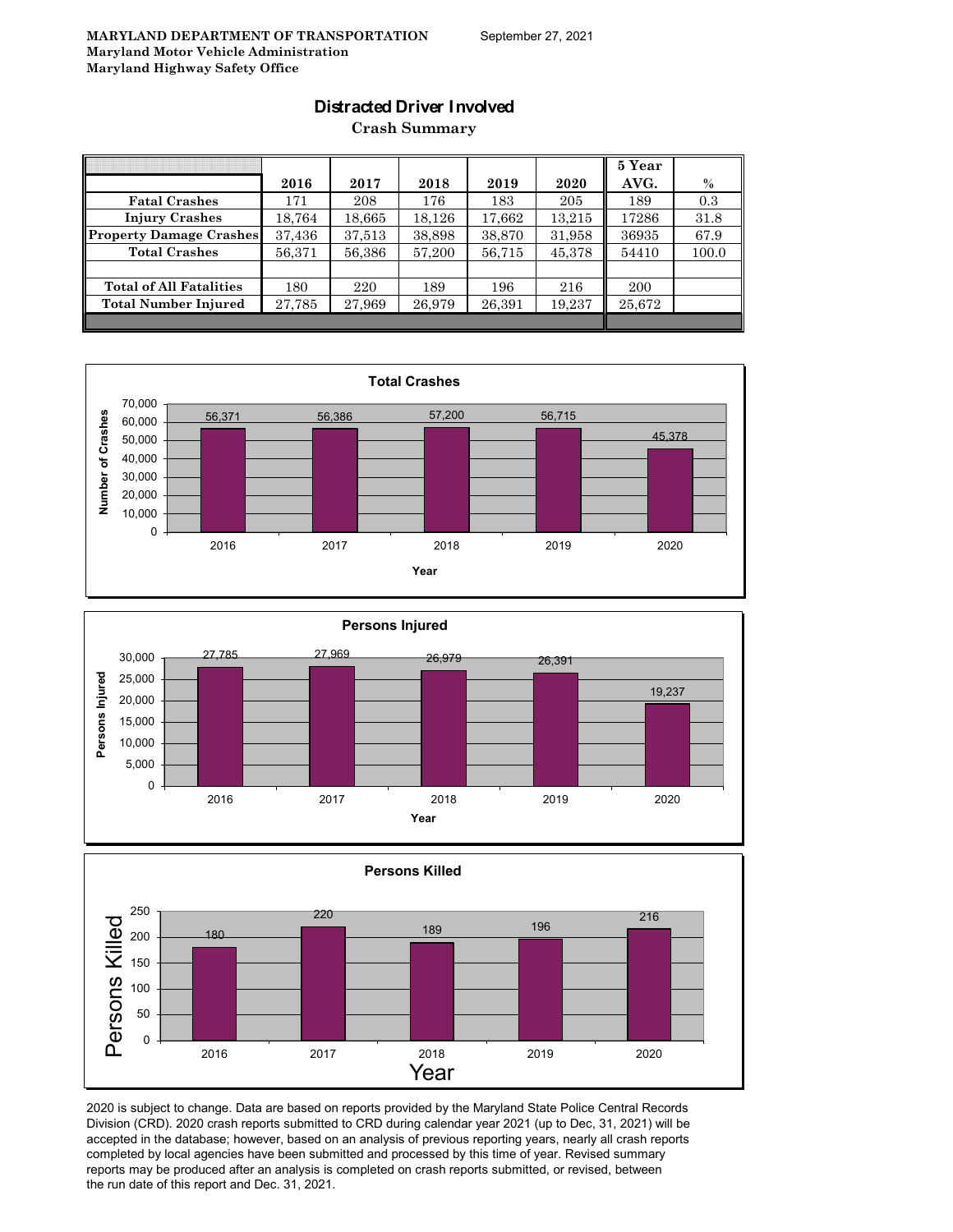|                        |                  |                  | Route Type       |                  |                  |                  |               |
|------------------------|------------------|------------------|------------------|------------------|------------------|------------------|---------------|
|                        |                  |                  |                  |                  |                  |                  |               |
| <b>Route Type</b>      | 2016             | 2017             | 2018             | 2019             | 2020             | AVG.             | $\%$          |
| <b>IS</b>              | 7,253            | 7,474            | 8,565            | 8,344            | 6,605            | 7648             | 14.1          |
| <b>US</b>              | 5,113            | 5,073            | 5,240            | 5,158            | 4,237            | 4964             | 9.1           |
| <b>MD</b>              | 17,689           | 17,872           | 18,219           | 17,825           | 14,105           | 17142            | $31.5\,$      |
| $\bf CO$               | 12,283           | 12,658           | 12,884           | 13,028           | 10,362           | 12243            | 22.5          |
| MU                     | 4,444            | 4,035            | 3,887            | 3,703            | 3,042            | 3822             | 7.0           |
| GV                     | 50               | 38               | 56               | 40               | $\bf 27$         | 42               | 0.1           |
| $\mathbf{SR}$          | 46               | 56               | 83               | 68               | 31               | 57               | 0.1           |
| <b>OP</b>              | 250              | 244              | 231              | $\bf 224$        | 198              | $229\,$          | 0.4           |
| Balto. City CY         | $\mathbf{0}$     | $\boldsymbol{0}$ | $\boldsymbol{0}$ | $\mathbf{0}$     | $\boldsymbol{0}$ | $\boldsymbol{0}$ | 0.0           |
| <b>Parking Lots</b>    | 3,473            | 3,526            | 3,500            | 3,469            | 2,622            | 3318             | 6.1           |
| Unknown                | 5,770            | 5,410            | 4,535            | 4,856            | 4,149            | 4944             | $9.1\,$       |
| <b>Total Crashes</b>   | 56,371           | 56,386           | 57,200           | 56,715           | 45,378           | 54410            | 100.0         |
|                        |                  |                  |                  |                  |                  |                  |               |
|                        |                  |                  |                  |                  |                  |                  |               |
| <b>Route Type</b>      | 2016             | 2017             | 2018             | 2019             | 2020             | AVG.             | $\frac{0}{0}$ |
| $\overline{\text{IS}}$ | 2,204            | 2,197            | 2,344            | 2,269            | 1,652            | 2,133            | 12.3          |
| <b>US</b>              | 1,987            | 1,947            | 1,878            | 1,854            | 1,475            | 1,828            | 10.6          |
| <b>MD</b>              | 6,943            | 6,852            | 6,790            | 6,441            | 4,799            | 6,365            | 36.8          |
| $\bf CO$               | 4,138            | 4,119            | 4,042            | 4,047            | 2,871            | 3,843            | 22.2          |
| MU                     | 1,338            | 1,370            | 1,320            | 1,224            | 978              | 1,246            | 7.2           |
| GV                     | $20\,$           | 15               | 19               | $15\,$           | $\,8\,$          | 15               | 0.1           |
| SR                     | 11               | 10               | 21               | 18               | $\overline{5}$   | 13               | 0.1           |
| <b>OP</b>              | 71               | $74\,$           | 55               | 66               | 56               | 64               | 0.4           |
| Balto. City CY         | $\mathbf{0}$     | $\mathbf{0}$     | $\mathbf{0}$     | $\overline{0}$   | $\boldsymbol{0}$ | $\mathbf{0}$     | 0.0           |
| <b>Parking Lots</b>    | 516              | 515              | $502\,$          | 466              | 330              | 466              | 2.7           |
| Unknown                | 1,536            | 1,566            | 1,155            | 1,262            | 1,041            | 1,312            | 7.6           |
| <b>Injury Crashes</b>  | 18,764           | 18,665           | 18,126           | 17,662           | 13,215           | 17,286           | 100.0         |
|                        |                  |                  |                  |                  |                  |                  |               |
|                        |                  |                  |                  |                  |                  |                  |               |
| <b>Route Type</b>      | 2016             | 2017             | 2018             | 2019             | 2020             | AVG.             | $\%$          |
| <b>IS</b>              | 28               | 31               | 34               | 27               | ${\bf 26}$       | $\rm 29$         | 15.5          |
| <b>US</b>              | 26               | 34               | 25               | 43               | 30               | 32               | 16.8          |
| <b>MD</b>              | $77\,$           | 100              | $74\,$           | $74\,$           | 98               | $85\,$           | 44.9          |
| $\bf{CO}$              | 30               | 30               | 31               | $\bf 25$         | 36               | 30               | 16.1          |
| MU                     | $\bf 5$          | 8                | $5\,$            | $8\,$            | 10               | $\bf 7$          | $\!.8$        |
| GV                     | $\overline{2}$   | $1\,$            | $\boldsymbol{0}$ | $\boldsymbol{0}$ | $\boldsymbol{0}$ | $\mathbf{1}$     | 0.3           |
| SR                     | $\boldsymbol{0}$ | $\boldsymbol{0}$ | $\boldsymbol{0}$ | $\boldsymbol{0}$ | $\boldsymbol{0}$ | $\boldsymbol{0}$ | 0.0           |
| <b>OP</b>              | $\overline{0}$   | $\mathbf{1}$     | $\boldsymbol{0}$ | $\mathbf{1}$     | $\overline{0}$   | $\boldsymbol{0}$ | 0.2           |
| Balto. City CY         | $\boldsymbol{0}$ | $\boldsymbol{0}$ | $\boldsymbol{0}$ | $\mathbf{0}$     | $\overline{0}$   | $\boldsymbol{0}$ | 0.0           |
| <b>Parking Lots</b>    | $\mathbf{1}$     | $1\,$            | $\boldsymbol{0}$ | $\overline{0}$   | $\mathbf{0}$     | $\overline{0}$   | 0.2           |
| Unknown                | $\overline{2}$   | $\overline{2}$   | $\overline{7}$   | $\overline{5}$   | $\bf 5$          | $\overline{4}$   | $2.2\,$       |
| <b>Fatal Crashes</b>   | 171              | 208              | 176              | 183              | $\,205$          | 189              | 100.0         |

# **Distracted Driver Involved**

**Route Type**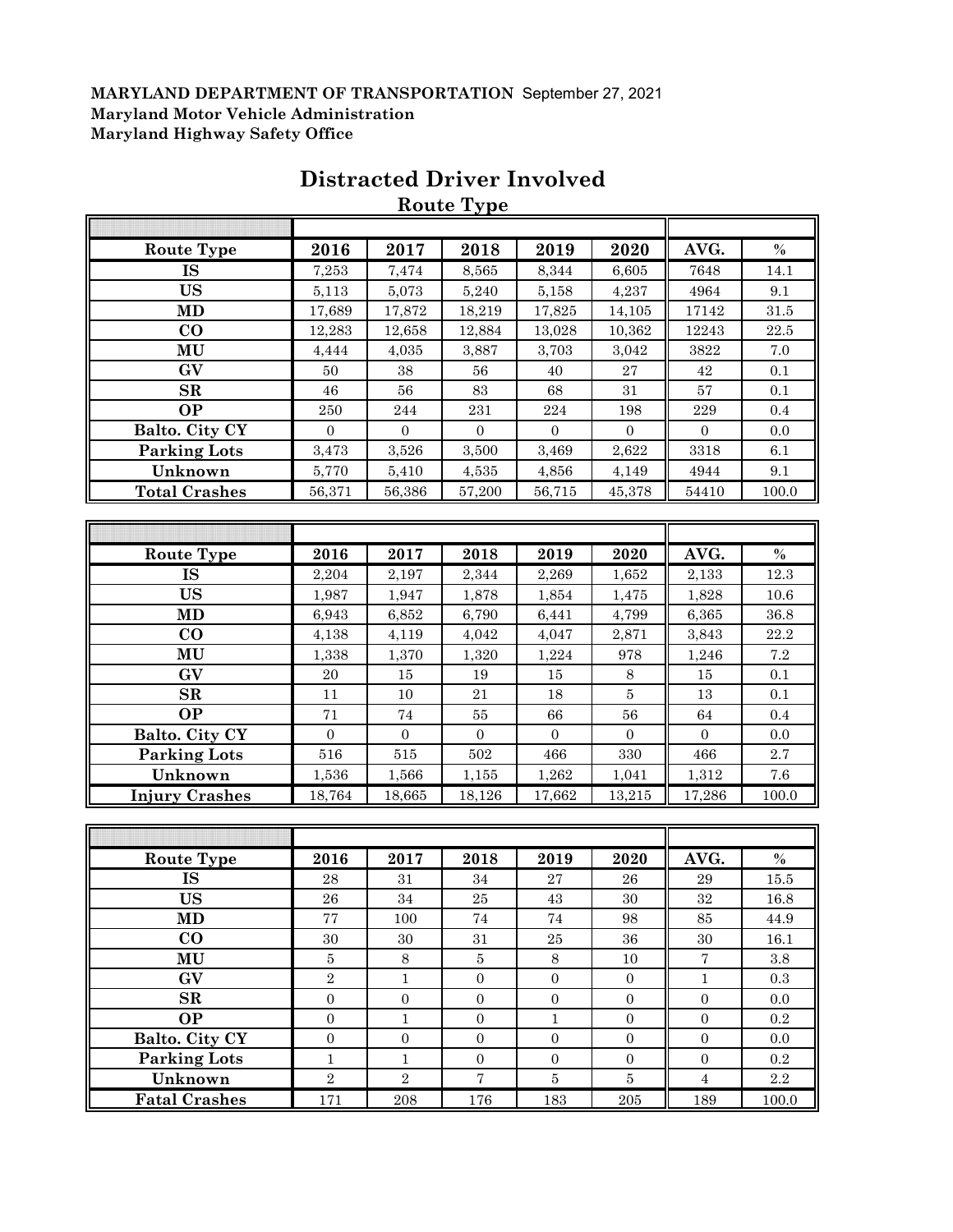**Distracted Driver Involved**

|                       |                |                  | County         |                |                |                |            |
|-----------------------|----------------|------------------|----------------|----------------|----------------|----------------|------------|
|                       |                |                  |                |                |                |                |            |
| County                | 2016           | 2017             | 2018           | 2019           | 2020           | AVG.           | $\%$       |
| Allegany              | 317            | 333              | 311            | 318            | 297            | 315            | 0.6        |
| Anne Arundel          | 5,219          | 5,403            | 5.414          | 5.347          | 4.241          | 5,125          | 9.4        |
| <b>Baltimore</b>      | 8,780          | 9,073            | 9,652          | 9,260          | 7,275          | 8,808          | $^{16.2}$  |
| Calvert               | 604            | 602              | 581            | 584            | 497            | 574            | 1.1        |
| Caroline<br>Carroll   | 240            | 249              | 204<br>1,179   | 252            | 202<br>904     | 229            | 0.4<br>2.0 |
| Cecil                 | 1,115<br>956   | 1,139<br>949     | 1,013          | 1,161<br>933   | 795            | 1,100<br>929   | 1.7        |
| Charles               | 1,675          | 1,722            | 1,717          | 1,730          |                | 1,649          | 3.0        |
| Dorchester            | 302            | 286              | 279            | 304            | 1,401<br>261   | 286            | 0.5        |
| Frederick             | 2,121          | 2,141            | 2,190          | 2.061          | 1,600          | 2,023          | 3.7        |
| Garrett               | 231            | 296              | 240            | 260            | 233            | 252            | 0.5        |
| Harford               | 1,982          | 1,892            | 1.981          | 1,813          | 1.524          | 1,838          | 3.4        |
| Howard                | 2,012          | 2,043            | 2.100          | 2,050          | 1,431          | 1,927          | 3.5        |
| Kent                  | 85             | 82               | 94             | 99             | 89             | 90             | 0.2        |
| Montgomery            | 8,099          | 8,202            | 8,538          | 8,563          | 5,940          | 7,868          | 14.5       |
| Prince George's       | 10,525         | 10,934           | 10,977         | 11,691         | 9,715          | 10,768         | 19.8       |
| Queen Anne's          | 412            | 446              | 377            | 420            | 345            | 400            | 0.7        |
| St. Mary's            | 1,034          | 1,033            | 1,130          | 1,060          | 875            | 1,026          | 1.9        |
| Somerset              | 186            | 186              | 146            | 167            | 163            | 170            | 0.3        |
| <b>Talbot</b>         | 411            | 430              | 495            | 410            | 355            | 420            | 0.8        |
| Washington            | 1,509          | 1.537            | 1,498          | 1,358          | 1,190          | 1.418          | 2.6        |
| Wicomico              | 1.294          | 1.303            | 1.260          | 1.233          | 1,046          | 1,227          | 2.3        |
| Worcester             | 832            | 754              | 751            | 789            | 726            | 770            | 1.4        |
| <b>Baltimore City</b> | 6,430          | 5,351            | 5.073          | 4,852          | 4,273          | 5.196          | 9.5        |
| <b>Total Crashes</b>  | 56,371         | 56,386           | 57,200         | 56,715         | 45,378         | 54,410         | 100.0      |
|                       |                |                  |                |                |                |                |            |
|                       |                |                  |                |                |                |                |            |
| County                | 2016           | 2017             | 2018           | 2019           | 2020           | AVG.           | $\%$       |
| Allegany              | 115            | 123              | 117            | 121            | 110            | 117            | 0.7        |
| Anne Arundel          | 1,725          | 1,857            | 1,805          | 1,743          | 1,267          | 1,679          | 9.7        |
| <b>Baltimore</b>      | 2,747          | 2,692            | 2,848          | 2,735          | 2,010          | 2,606          | 15.1       |
| Calvert               | 233            | 229              | 191            | 200            | 161            | 203            | 1.2        |
| Caroline              | 95             | 100              | 69             | 89             | 65             | 84             | 0.5        |
| Carroll               | 353            | 342              | 363            | 343            | 213            | 323            | 1.9        |
| Cecil                 | 319            | 311              | 304            | 298            | 250            | 296            | 1.7        |
| Charles               | 605            | 562              | 571            | 543            | 429            | 542            | 3.1        |
| Dorchester            | 136            | 113              | 108            | 117            | 125            | 120            | 0.7        |
| Frederick<br>Garrett  | 794<br>92      | 749              | 753<br>79      | 682            | 506<br>78      | 697<br>95      | 4.0        |
| Harford               |                | 118              |                | 106<br>544     | 427            |                | 0.5<br>3.3 |
| Howard                | 652<br>597     | 621<br>595       | 586<br>533     | 518            | 349            | 566<br>518     | 3.0        |
| Kent                  | 31             | 24               | 43             | 34             | 27             | 32             | 0.2        |
| Montgomery            | 3,012          | 3,059            | 3,065          | 3,010          | 1,970          | 2,823          | 16.3       |
| Prince George's       | 3,417          | 3,321            | 3,022          | 3,041          | 2,227          | 3,006          | 17.4       |
| Queen Anne's          | 159            | 143              | 138            | 140            | 111            | 138            | 0.8        |
| St. Mary's            | 428            | 420              | 420            | 412            | 327            | 401            | 2.3        |
| Somerset              | 65             | 65               | 52             | 57             | 59             | 60             | 0.3        |
| <b>Talbot</b>         | 177            | 172              | 181            | 157            | 124            | 162            | 0.9        |
| Washington            | 489            | 504              | 458            | 445            | 357            | 451            | $2.6\,$    |
| Wicomico              | 466            | 534              | 490            | 452            | 391            | 467            | 2.7        |
| Worcester             | 280            | 252              | 243            | 248            | 243            | 253            | $1.5\,$    |
| <b>Baltimore City</b> | 1,777          | 1,759            | 1,687          | 1,627          | 1,389          | 1,648          | $9.5\,$    |
| <b>Injury Crashes</b> | 18,764         | 18,665           | 18,126         | 17,662         | 13,215         | 17,286         | 100.0      |
|                       |                |                  |                |                |                |                |            |
|                       |                |                  |                |                |                |                |            |
| County                | 2016           | 2017             | 2018           | 2019           | 2020           | AVG.           | $\%$       |
| Allegany              | 0              | 1                | $\overline{4}$ | 3              | 3              | $\overline{2}$ | 1.2        |
| Anne Arundel          | 10             | 9                | 12             | 13             | 14             | 12             | $6.2\,$    |
| <b>Baltimore</b>      | 14             | 23               | 21             | 17             | 24             | 20             | 10.5       |
| Calvert               | 5              | 2                | 1              | 0              | $\overline{2}$ | $\overline{2}$ | 1.1        |
| Caroline              | 5              | 3                | $\,3$          | $\overline{2}$ | $\overline{4}$ | 3              | 1.8        |
| Carroll               | 8              | 9                | 3              | 1              | 7              | 6              | $3.0\,$    |
| Cecil                 | 9              | 17               | 11             | 8              | 4              | 10             | $5.2\,$    |
| Charles               | 12             | 13               | 6              | 7              | 10             | 10             | 5.1        |
| Dorchester            | $\overline{2}$ | 3                | 1              | 4              | 1              | $\overline{2}$ | 1.2        |
| Frederick             | 5              | 11               | 7              | 15             | 14             | 10             | 5.5        |
| Garrett               | $\overline{2}$ | 1                | $\overline{2}$ | 3              | 5              | 3              | 1.4        |
| Harford<br>Howard     | 11<br>5        | 11<br>7          | 5<br>7         | 9<br>10        | 4<br>11        | 8<br>8         | 4.2<br>4.2 |
| Kent                  | 1              | $\boldsymbol{0}$ | $\overline{2}$ | 1              | 3              | 1              | 0.7        |
|                       |                |                  |                |                |                |                |            |

**Montgomery** 6 7 4 3 5 5 2.7<br> **Prince George's** 36 42 46 38 46 42 22.1 **Prince George's** 36 42 46 38 46 42 22.1<br> **Queen Anne's** 3 7 3 3 3 4 2.0 **Queen Anne's** 3 7 3 3 3 4 2.0<br> **St. Mary's** 8 8 10 6 5 7 3.9<br> **Somerset** 1 4 2 2 3 2 1.3 **St. Mary's** 8 8 8 10 6 5 7 3.9<br> **Somerset** 1 4 2 2 3 2 1.3 **Somerset** | 1 | 4 | 2 | 2 | 3 | 2 | 1.3 **Talbot** | 1 | 4 | 3 | 5 | 1 || 3 | 1.5 **Washington** 9 9 7 10 1 7 3.8<br>Wicomico 4 4 1 9 6 5 2.5 **Wicomico** 4 4 1 9 6 5 2.5<br> **Worcester** 7 2 3 6 10 6 3.0 **Worcester** 7 2 3 6 10 6 3.0<br> **altimore City** 7 11 12 8 19 11 6.0

**Fatal Crashes** 171 208 176 183 205 189 100.0

**Baltimore** City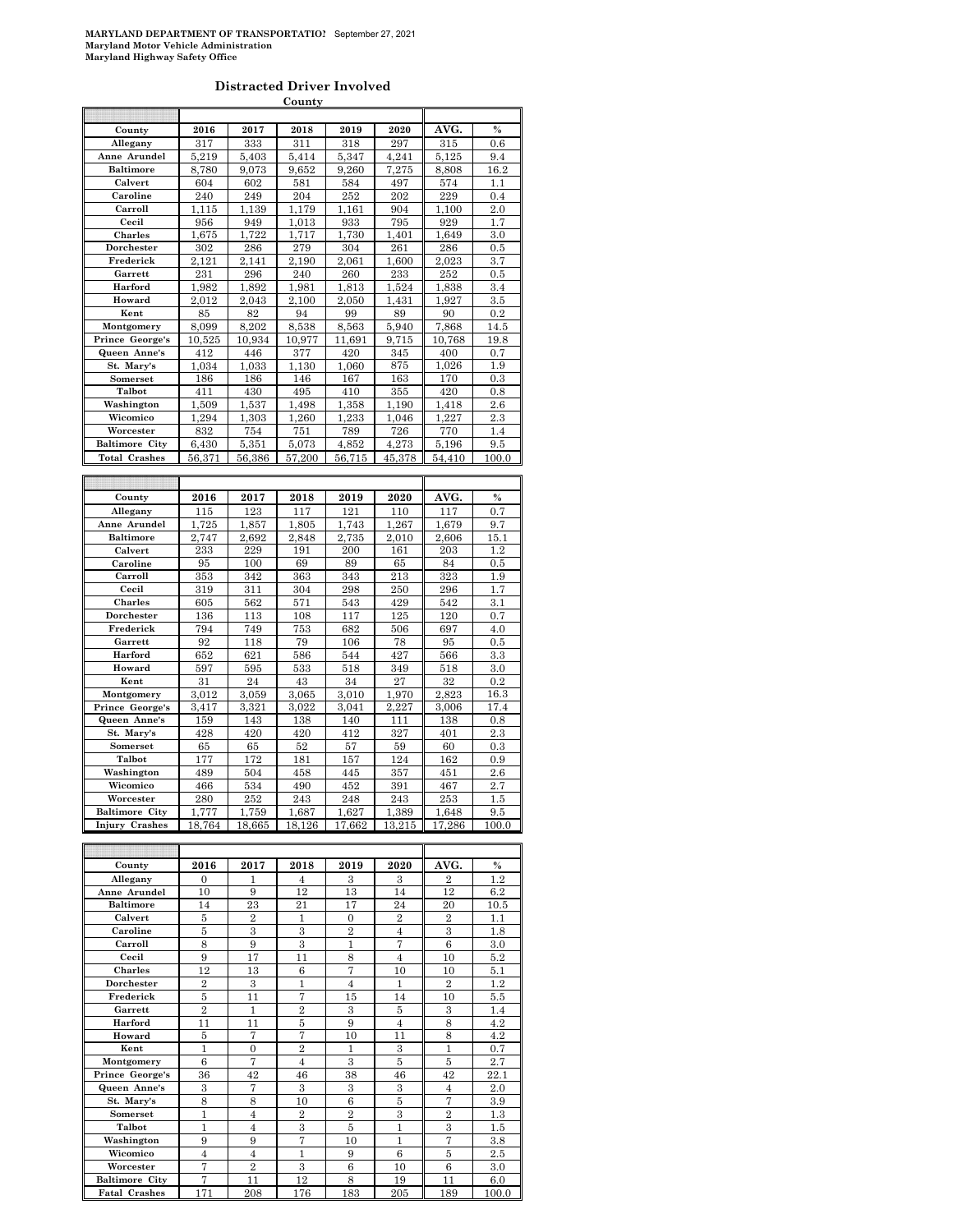|                       |                  |                  | wivilui          |                  |                  |                  |                  |
|-----------------------|------------------|------------------|------------------|------------------|------------------|------------------|------------------|
|                       |                  |                  |                  |                  |                  |                  |                  |
| Month                 | 2016             | 2017             | 2018             | 2019             | 2020             | AVG.             | $\%$             |
| January               | 4,047            | 4,229            | 4,502            | 4,299            | 4,314            | 4,278            | $\overline{7.9}$ |
| February              | 3,991            | 3,877            | 3,970            | 4,175            | 4,159            | 4,034            | 7.4              |
| March                 | 4,245            | 4,563            | 4,478            | 4,582            | 3,596            | 4,293            | 7.9              |
| April                 | 4,533            | 4,520            | 4,267            | 4,692            | 2,263            | 4,055            | $7.5\,$          |
| May                   | 5,202            | 5,112            | 5,108            | 5,256            | 2,987            | 4,733            | 8.7              |
| June                  | 4,962            | 4,868            | 4,664            | 4,748            | 3,710            | 4,590            | 8.4              |
| July                  | 4,840            | 4,639            | 4,735            | 4,720            | 4,084            | 4,604            | $8.5\,$          |
| August                | 4,898            | 4,733            | 4,789            | 4,665            | 4,149            | 4,647            | 8.5              |
| September             | 4,879            | 4,794            | 4,829            | 4,643            | 4,010            | 4,631            | $8.5\,$          |
| October               | 5,139            | 5,275            | 5,376            | 5,204            | 4,410            | 5,081            | 9.3              |
| November              | 4,861            | 4,873            | 5,231            | 4,734            | 3,778            | 4,695            | 8.6              |
| December              | 4,774            | 4,903            | 5,251            | 4,997            | 3,918            | 4,769            | $\!\!\!\!\!8.8$  |
| Unknown               | $\overline{0}$   | $\overline{0}$   | $\overline{0}$   | $\boldsymbol{0}$ | $\overline{0}$   | $\overline{0}$   | 0.0              |
| <b>Total Crashes</b>  | 56,371           | 56,386           | 57,200           | 56,715           | 45,378           | 54,410           | 100.0            |
|                       |                  |                  |                  |                  |                  |                  |                  |
|                       |                  |                  |                  |                  |                  |                  |                  |
| Month                 | 2016             | 2017             | 2018             | 2019             | 2020             | AVG.             | $\%$             |
| January               | 1,245            | 1,326            | 1,378            | 1,239            | 1,320            | 1,302            | 7.5              |
| February              | 1,256            | 1,290            | 1,252            | 1,253            | 1,222            | 1,255            | 7.3              |
| March                 | 1,393            | 1,440            | 1,355            | 1,393            | 1,017            | 1,320            | 7.6              |
| April                 | 1,518            | 1,553            | 1,381            | 1,478            | 591              | 1,304            | 7.5              |
| May                   | 1,702            | 1,711            | 1,644            | 1,623            | 823              | 1,501            | 8.7              |
| June                  | 1,659            | 1,651            | 1,510            | 1,543            | 1,089            | 1,490            | 8.6              |
| July                  | 1,651            | 1,583            | 1,531            | 1,513            | 1,251            | 1,506            | 8.7              |
| August                | 1,713            | 1,565            | 1,558            | 1,490            | 1,261            | 1,517            | 8.8              |
| September             | 1,705            | 1,653            | 1,591            | 1,564            | 1,231            | 1,549            | 9.0              |
| October               | 1,816            | 1,789            | 1,693            | 1,695            | 1,274            | 1,653            | 9.6              |
| November              | 1,609            | 1,577            | 1,640            | 1,434            | 1,084            | 1,469            | $\!\!\!\!\!8.5$  |
| December              | 1,497            | 1,527            | 1,593            | 1,437            | 1,052            | 1,421            | $\!\!\!\!\!8.2$  |
| Unknown               | $\boldsymbol{0}$ | $\overline{0}$   | $\overline{0}$   | $\boldsymbol{0}$ | $\boldsymbol{0}$ | $\boldsymbol{0}$ | 0.0              |
| <b>Injury Crashes</b> | 18,764           | 18,665           | 18,126           | 17,662           | 13,215           | 17,286           | 100.0            |
|                       |                  |                  |                  |                  |                  |                  |                  |
|                       |                  |                  |                  |                  |                  |                  |                  |
| Month                 | 2016             | 2017             | 2018             | 2019             | 2020             | AVG.             | $\%$             |
| January               | 8                | 14               | 10               | 13               | 8                | 11               | 5.6              |
| February              | 14               | 12               | 12               | 17               | 14               | 14               | 7.3              |
| March                 | 13               | 21               | 12               | 15               | 18               | 16               | 8.4              |
| April                 | 20               | 21               | 18               | 12               | $\overline{7}$   | 16               | 8.3              |
| May                   | 13               | 16               | 22               | $\sqrt{24}$      | 18               | 19               | 9.9              |
| June                  | 12               | 17               | 20               | 11               | 19               | 16               | 8.4              |
| July                  | 17               | 21               | 14               | 17               | $\bf{22}$        | 18               | 9.7              |
| August                | 16               | 18               | 14               | 23               | 26               | 19               | 10.3             |
| September             | 13               | 18               | 15               | 16               | 24               | 17               | 9.1              |
| October               | 14               | 20               | 16               | 12               | 23               | 17               | 9.0              |
| November              | 11               | 14               | 14               | 12               | 11               | 12               | 6.6              |
| <b>December</b>       | $20\,$           | 16               | $\boldsymbol{9}$ | 11               | 15               | 14               | 7.5              |
| Unknown               | $\boldsymbol{0}$ | $\boldsymbol{0}$ | $\boldsymbol{0}$ | $\boldsymbol{0}$ | $\boldsymbol{0}$ | $\overline{0}$   | 0.0              |

Fatal Crashes 171 208 176 183 205 189 100.0

# **Distracted Driver Involved**

**Month**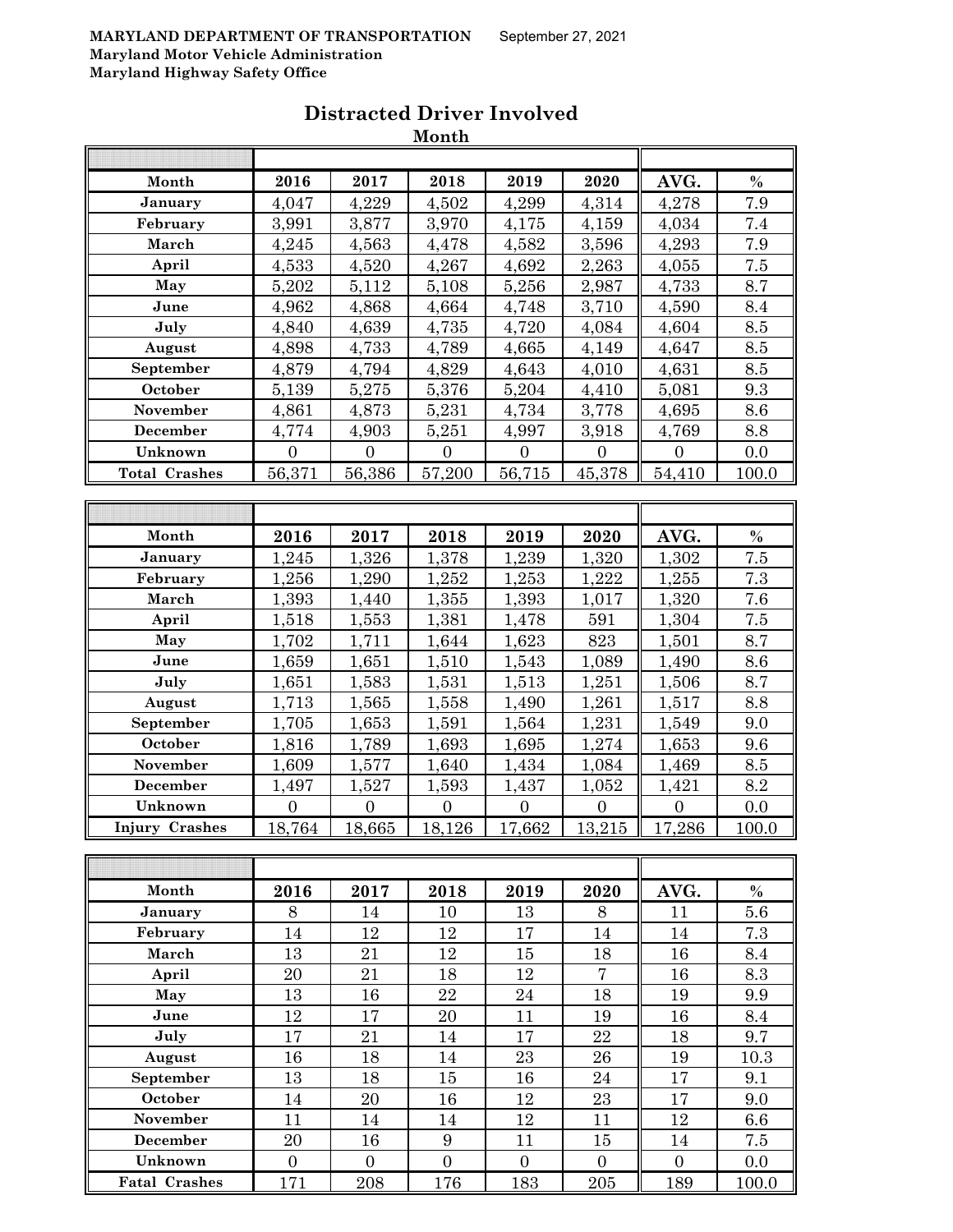September 27, 2021

## **Distracted Driver Involved Day of Week**

| Day of Week           | 2016     | 2017           | 2018     | 2019     | 2020           | AVG.     | $\frac{0}{0}$ |
|-----------------------|----------|----------------|----------|----------|----------------|----------|---------------|
| Monday                | 7,935    | 7,898          | 8,284    | 8,089    | 6,395          | 7,720    | 14.2          |
| Tuesday               | 8,484    | 8,392          | 8,683    | 8,667    | 6,279          | 8,101    | 14.9          |
| Wednesday             | 8,395    | 8,419          | 8,384    | 8,258    | 6,558          | 8,003    | 14.7          |
| Thursday              | 8,631    | 8,497          | 8,612    | 8,354    | 6,723          | 8,163    | 15.0          |
| Friday                | 9,174    | 9,148          | 9,365    | 9,298    | 7,604          | 8,918    | 16.4          |
| Saturday              | 7,577    | 7,546          | 7,628    | 7,435    | 6,495          | 7,336    | 13.5          |
| Sunday                | 6,175    | 6,486          | 6,244    | 6,614    | 5,324          | 6,169    | 11.3          |
| Unknown               | $\theta$ | $\theta$       | $\theta$ | $\theta$ | $\theta$       | $\theta$ | 0.0           |
| <b>Total Crashes</b>  | 56,371   | 56,386         | 57,200   | 56,715   | 45,378         | 54,410   | 100.0         |
|                       |          |                |          |          |                |          |               |
|                       |          |                |          |          |                |          |               |
| Day of Week           | 2016     | 2017           | 2018     | 2019     | 2020           | AVG.     | $\%$          |
| Monday                | 2,683    | 2,610          | 2,567    | 2,549    | 1,860          | 2,454    | 14.2          |
| Tuesday               | 2,907    | 2,831          | 2,869    | 2,767    | 1,839          | 2,643    | 15.3          |
| Wednesday             | 2,757    | 2,841          | 2,709    | 2,585    | 2,013          | 2,581    | 14.9          |
| Thursday              | 2,912    | 2,784          | 2,746    | 2,621    | 1,948          | 2,602    | 15.1          |
| Friday                | 2,983    | 2,959          | 2,905    | 2,924    | 2,208          | 2,796    | 16.2          |
| Saturday              | 2,448    | 2,478          | 2,387    | 2,258    | 1,858          | 2,286    | 13.2          |
| Sunday                | 2,074    | 2,162          | 1,943    | 1,958    | 1,489          | 1,925    | 11.1          |
| Unknown               | $\theta$ | $\overline{0}$ | $\theta$ | $\theta$ | $\overline{0}$ | $\theta$ | 0.0           |
| <b>Injury Crashes</b> | 18,764   | 18,665         | 18,126   | 17,662   | 13,215         | 17,286   | 100.0         |
|                       |          |                |          |          |                |          |               |
|                       |          |                |          |          |                |          |               |
| Day of Week           | 2016     | 2017           | 2018     | 2019     | 2020           | AVG.     | $\%$          |
| Monday                | 22       | 26             | 37       | 30       | 26             | 28       | 15.0          |
| Tuesday               | 17       | 24             | 23       | 27       | 30             | 24       | 12.8          |
| Wednesday             | 19       | 27             | 24       | 22       | 20             | 22       | 11.9          |
| Thursday              | 24       | 33             | 23       | 19       | 34             | 27       | 14.1          |
| Friday                | 27       | 27             | 15       | 24       | 26             | 24       | 12.6          |
| Saturday              | 39       | 37             | 31       | 33       | 34             | 35       | 18.5          |
| Sunday                | 23       | 34             | 23       | 28       | 35             | 29       | 15.2          |

**Unknown** 0 0 0 0 0 0 0.0 **Fatal Crashes** 171 208 176 183 205 189 100.0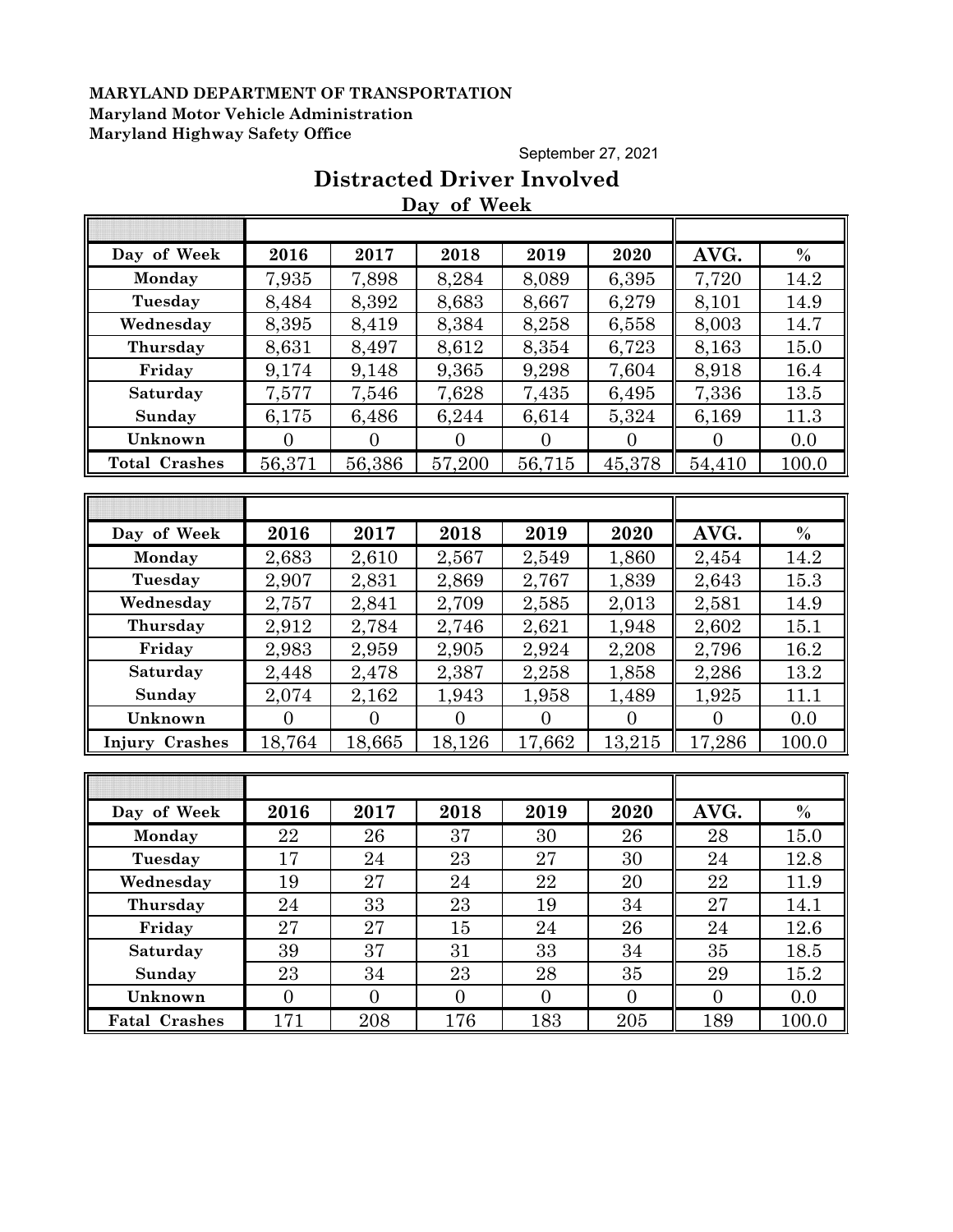#### **Distracted Driver Involved Time of Day**

| Time of Day          | 2016           | 2017         | 2018           | 2019           | 2020         | AVG.           | $\frac{0}{0}$ |
|----------------------|----------------|--------------|----------------|----------------|--------------|----------------|---------------|
| $12:00$ Midnight     | 1,156          | 1,094        | 1,178          | 1,125          | 1,026        | 1,116          | 2.1           |
| 1:00                 | 977            | 954          | 971            | 965            | 884          | 950            | 1.7           |
| 2:00                 | 989            | 946          | 878            | 901            | 729          | 889            | 1.6           |
| 3:00                 | 719            | 742          | 757            | 740            | 604          | 712            | 1.3           |
| 4:00                 | 635            | 648          | 601            | 613            | 537          | 607            | 1.1           |
| 5:00                 | 878            | 833          | 911            | 1,018          | 809          | 890            | 1.6           |
| 6:00                 | 1,393          | 1,603        | 1,777          | 1,607          | 1,221        | 1,520          | 2.8           |
| 7:00                 | 2,595          | 2,601        | 2,750          | 2,866          | 1,635        | 2,489          | 4.6           |
| 8:00                 | 3,168          | 3,116        | 3,194          | 3,061          | 1,785        | 2,865          | 5.3           |
| 9:00                 | 2,613          | 2.657        | 2,777          | 2.624          | 1,809        | 2,496          | 4.6           |
| 10:00                | 2,541          | 2,459        | 2,513          | 2,487          | 2,034        | 2,407          | 4.4           |
| 11:00                | 2.743          | 2.692        | 2.850          | 2.725          | 2.292        | 2.660          | 4.9           |
| 12:00 Noon           | 3,061          | 3,162        | 3,139          | 3,204          | 2,810        | 3,075          | 5.7           |
| 1:00                 | 3,108          | 3,097        | 3,125          | 3,142          | 2,682        | 3,031          | 5.6           |
| 2:00                 | 3,477          | 3,571        | 3,667          | 3,588          | 2,878        | 3,436          | 6.3           |
| 3:00                 | 4,156          | 4,103        | 4,266          | 4,269          | 3,284        | 4,016          | 7.4           |
| 4:00                 | 4,336          | 4,406        | 4,339          | 4,397          | 3,359        | 4,167          | 7.7           |
| 5:00                 | 4,405          | 4,506        | 4,547          | 4,498          | 3,487        | 4,289          | 7.9           |
| 6:00                 | 3,845          | 3,702        | 3,608          | 3,449          | 2,987        | 3,518          | 6.5           |
| 7:00                 | 2,652          | 2,562        | 2,606          | 2,467          | 2,137        | 2,485          | 4.6           |
| 8:00                 | 2,104          | 2,053        | 2,050          | 2,128          | 1,952        | 2,057          | 3.8           |
| 9:00                 | 1,797          | 1,884        | 1,847          | 1,897          | 1,680        | 1,821          | 3.3           |
| 10:00                | 1.561          | 1.609        | 1.541          | 1,619          | 1,476        | 1,561          | 2.9           |
| 11:00                | 1,462          | 1,386        | 1,308          | 1,325          | 1,281        | 1,352          | 2.5           |
| Unknown              | $\overline{0}$ | $\mathbf{0}$ | $\overline{0}$ | $\overline{0}$ | $\mathbf{0}$ | $\overline{0}$ | 0.0           |
| <b>Total Crashes</b> | 56,371         | 56,386       | 57,200         | 56,715         | 45,378       | 54,410         | 100.0         |
|                      |                |              |                |                |              |                |               |
|                      |                |              |                |                |              |                |               |
|                      |                |              |                |                |              |                |               |
| Time of Day          | 2016           | 2017         | 2018           | 2019           | 2020         | AVG.           | $\%$          |
| 12:00 Midnight       | 326            | 259          | 298            | 286            | 219          | 278            | 1.6           |
| 1:00                 | 264            | 227          | 243            | 231            | 207          | 234            | 1.4           |
| 2:00                 | 245            | 239          | 221            | 213            | 171          | 218            | 1.3           |
| 3:00                 | 185            | 191          | 175            | 164            | 123          | 168            | 1.0           |
| 4:00                 | 167            | 170          | 150            | 167            | 135          | 158            | 0.9           |
| 5:00                 | 253            | 260          | 274            | 305            | 207          | 260            | 1.5           |
| 6:00                 | 458            | 539          | 576            | 523            | 369          | 493            | 2.9           |
| 7:00                 | 872            | 875          | 883            | 919            | 462          | 802            | 4.6           |
| 8:00                 | 1.069          | 1.013        | 1.052          | 1.005          | 533          | 934            | 5.4           |
| 9:00                 | 871            | 916          | 903            | 815            | 528          | 807            | 4.7           |
| 10:00                | 838            | 862          | 796            | 813            | 606          | 783            | 4.5           |
| 11:00                | 943            | 937          | 963            | 864            | 713          | 884            | 5.1           |
| 12:00 Noon           | 1,059          | 1,084        | 999            | 1,044          | 860          | 1,009          | 5.8           |
| 1:00                 | 1,103          | 1,089        | 1,004          | 1,032          | 786          | 1,003          | 5.8           |
| 2:00                 | 1,229          | 1,214        | 1,213          | 1,164          | 869          | 1,138          | 6.6           |
| 3:00                 | 1,507          | 1,404        | 1,404          | 1,377          | 1,015        | 1,341          | 7.8           |
| 4:00                 | 1,493          | 1,460        | 1,466          | 1,381          | 1,034        | 1,367          | 7.9           |
| 5:00                 | 1,527          | 1,532        | 1,417          | 1,373          | 1,051        | 1,380          | 8.0           |
| 6:00                 | 1,279          | 1.282        | 1.228          | 1.120          | 905          | 1,163          | 6.7           |
| 7:00                 | 907            | 852          | 810            | 771            | 629          | 794            | 4.6           |
| 8:00                 | 715            | 702          | 663            | 678            | 603          | 672            | 3.9           |
| 9:00                 | 585            | 626          | 573            | 584            | 495          | 573            | 3.3           |
| 10:00                | 456            | 509          | 491            | 487            | 378          | 464            | 2.7           |
| 11:00                | 413            | 423          | 324            | 346            | 317          | 365            | 2.1           |
| Unknown              | $\Omega$       | $\Omega$     | $\Omega$       | $\Omega$       | $\Omega$     | $\Omega$       | 0.0           |
| Injury Crashes       | 18,764         | 18,665       | 18,126         | 17,662         | 13,215       | 17,286         | 100.0         |

| Time of Day          | 2016           | 2017           | 2018           | 2019           | 2020           | AVG.           | $\%$  |
|----------------------|----------------|----------------|----------------|----------------|----------------|----------------|-------|
| $12:00$ Midnight     | $\overline{4}$ | 7              | $\overline{4}$ | 10             | 9              | 7              | 3.6   |
| 1:00                 | 10             | 8              | $\overline{7}$ | 8              | 9              | 8              | 4.5   |
| 2:00                 | 7              | 11             | $\overline{7}$ | 10             | $\overline{4}$ | 8              | 4.1   |
| 3:00                 | $\overline{4}$ | 6              | 5              | 6              | 5              | 5              | 2.8   |
| 4:00                 | 5              | 5              | 5              | $\overline{2}$ | $\overline{4}$ | $\overline{4}$ | 2.2   |
| 5:00                 | 3              | 5              | 7              | 6              | 12             | 7              | 3.5   |
| 6:00                 | 5              | 7              | $\overline{4}$ | 6              | 8              | 6              | 3.2   |
| 7:00                 | $\overline{4}$ | 6              | 8              | 11             | 7              | $\overline{7}$ | 3.8   |
| 8:00                 | 6              | $\overline{7}$ | 5              | 6              | $\overline{4}$ | 6              | 3.0   |
| 9:00                 | 6              | 6              | 3              | $\overline{2}$ | $\overline{4}$ | $\overline{4}$ | 2.2   |
| 10:00                | 6              | 6              | 6              | $\overline{7}$ | 6              | 6              | 3.3   |
| 11:00                | 8              | 5              | 13             | $\overline{7}$ | 5              | 8              | 4.0   |
| 12:00 Noon           | 6              | 9              | 5              | 8              | 5              | $\overline{7}$ | 3.5   |
| 1:00                 | 8              | 13             | 10             | 11             | 10             | 10             | 5.5   |
| 2:00                 | 13             | 6              | 18             | $\overline{4}$ | 13             | 11             | 5.7   |
| 3:00                 | 10             | 13             | 12             | 6              | 12             | 11             | 5.6   |
| 4:00                 | 8              | 8              | 13             | 10             | 8              | 9              | 5.0   |
| 5:00                 | 8              | 20             | 8              | 11             | 13             | 12             | 6.4   |
| 6:00                 | 9              | $\overline{4}$ | 6              | 11             | 5              | $\overline{7}$ | 3.7   |
| 7:00                 | 6              | 15             | 9              | 9              | 11             | 10             | 5.3   |
| 8:00                 | 12             | 11             | 5              | 9              | 17             | 11             | 5.7   |
| 9:00                 | 3              | 12             | $\overline{2}$ | 5              | 10             | 6              | 3.4   |
| 10:00                | 12             | 11             | 8              | 10             | 14             | 11             | 5.8   |
| 11:00                | 8              | $\overline{7}$ | 6              | 8              | 10             | 8              | 4.1   |
| Unknown              | $\theta$       | $\Omega$       | $\Omega$       | $\Omega$       | $\Omega$       | $\Omega$       | 0.0   |
| <b>Fatal Crashes</b> | 171            | 208            | 176            | 183            | 205            | 189            | 100.0 |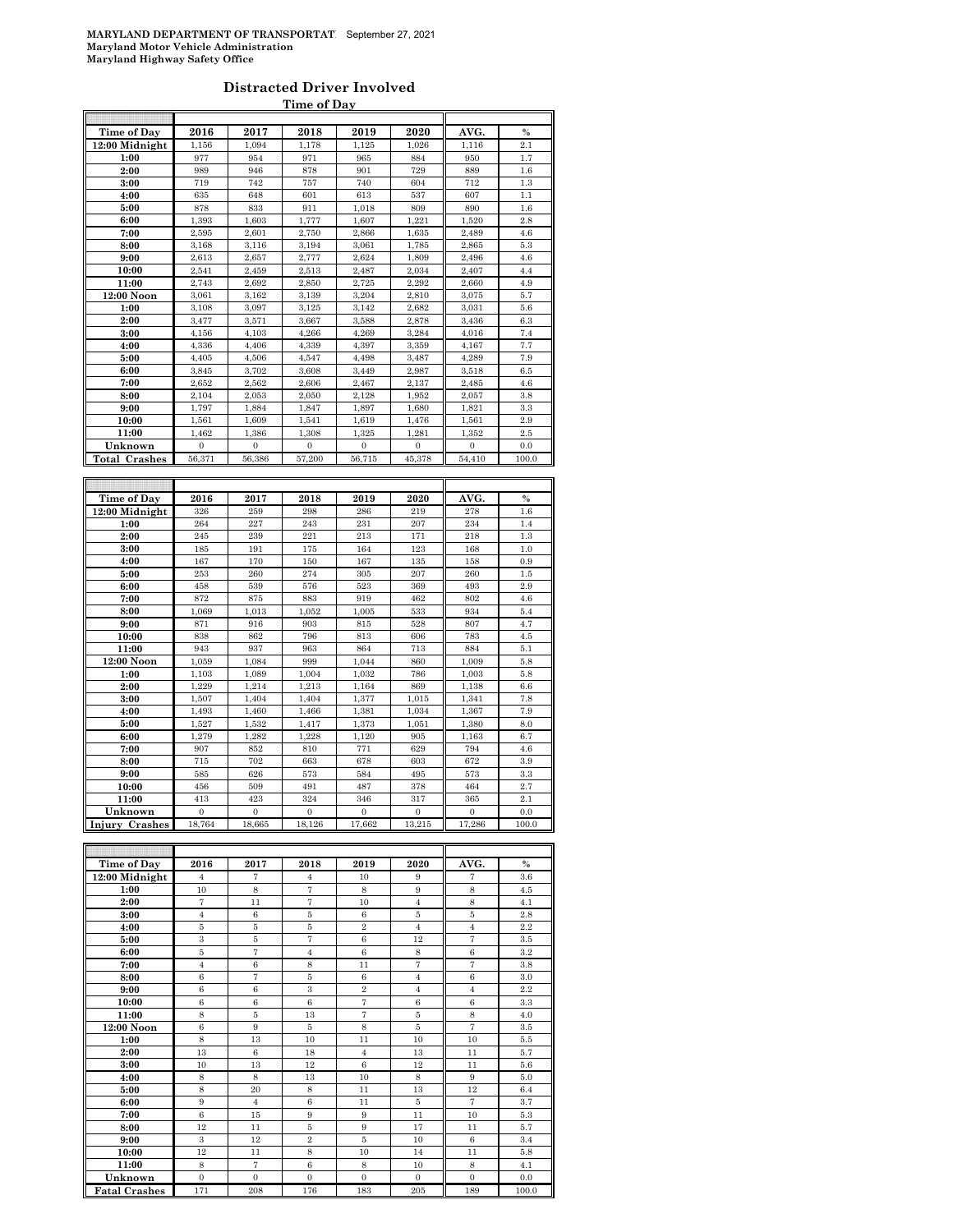#### **Distracted Driver Involved Driver Age**

| Driver Age           | 2016         | 2017    | 2018    | 2019         | 2020   | AVG.    | $\%$             |
|----------------------|--------------|---------|---------|--------------|--------|---------|------------------|
| 15 and Under         | 112          | 105     | 85      | 91           | 93     | 97      | 0.1              |
| 16                   | 541          | 573     | 508     | 454          | 308    | 477     | $0.5\,$          |
| 17                   | 1.748        | 1,725   | 1.605   | 1.490        | 1.045  | 1,523   | 1.4              |
| 18                   | 2,014        | 1,973   | 2.005   | 1.910        | 1,503  | 1,881   | 1.8              |
| 19                   | 2,169        | 2,074   | 2,034   | 2,119        | 1,747  | 2,029   | 1.9              |
| 20                   | 2,292        | 2,318   | 2,145   | 2,187        | 1,913  | 2,171   | $2.\overline{0}$ |
| $21 - 24$            | 10,438       | 10,303  | 9,899   | 9,500        | 7,867  | 9.601   | 9.1              |
| $25 - 29$            | 13,386       | 13.342  | 12.973  | 12,568       | 9,746  | 12.403  | 11.7             |
| $30 - 34$            | 10,943       | 11,070  | 11,340  | 11,477       | 8.968  | 10,760  | 10.2             |
| $35 - 39$            | 9,171        | 9,633   | 9.765   | 9,966        | 7,430  | 9,193   | 8.7              |
| $40 - 44$            | 8.062        | 7,785   | 8.109   | 8,156        | 6,156  | 7,654   | 7.2              |
| 45<br>$-49$          | 8.224        | 8,242   | 8,220   | 7.861        | 5,511  | 7.612   | 7.2              |
| $50 -$<br>54         | 7,998        | 7,915   | 7,870   | 7,685        | 5,523  | 7,398   | 7.0              |
| $55 - 59$            | 6,722        | 6,887   | 7.075   | 7.095        | 5.234  | 6,603   | 6.2              |
| $60 -$<br>64         | 5,095        | 5.213   | 5.341   | 5,607        | 4,073  | 5,066   | 4.8              |
| $65 - 69$            | 3,538        | 3,674   | 3,616   | 3,689        | 2,607  | 3,425   | 3.2              |
| $70 - 79$            | 3,683        | 3,979   | 4.142   | 4,240        | 3,038  | 3,816   | 3.6              |
| $80 +$               | 1,736        | 1,737   | 1,765   | 1,755        | 1,237  | 1,646   | $1.6\,$          |
| Unknown              | 12,450       | 12,053  | 13,174  | 13,399       | 11,894 | 12,594  | 11.9             |
| <b>Total Drivers</b> | 110,322      | 110,601 | 111,671 | 111,249      | 85,893 | 105,947 | 100.0            |
|                      |              |         |         |              |        |         |                  |
|                      |              |         |         |              |        |         |                  |
| Driver Age           | 2016         | 2017    | 2018    | 2019         | 2020   | AVG.    | $\%$             |
| 15 and Under         | 27           | 23      | 18      | 19           | 24     | 22      | 0.1              |
| 16                   | 73           | 102     | 71      | 65           | 42     | 71      | 0.4              |
| 17                   | 324          | 278     | 244     | 242          | 175    | 253     | 1.5              |
| 18                   | 365          | 318     | 349     | 316          | 223    | 314     | 1.8              |
| 19                   | 366          | 364     | 339     | 341          | 263    | 335     | 2.0              |
| 20                   | 394          | 429     | 336     | 392          | 324    | 375     | 2.2              |
| $21 - 24$            | 1,834        | 1,784   | 1,642   | 1,629        | 1,283  | 1,634   | $\ \, 9.5$       |
| $25 - 29$            | 2,442        | 2,268   | 2,317   | 2,195        | 1,682  | 2,181   | 12.7             |
| $30 - 34$            | 1,968        | 2.012   | 1,939   | 2.007        | 1,569  | 1,899   | 11.1             |
| $35 - 39$            | 1,738        | 1,830   | 1,741   | 1,804        | 1,248  | 1,672   | 9.7              |
| $40 - 44$            | 1,508        | 1,435   | 1,429   | 1,370        | 1,087  | 1,366   | 8.0              |
| 45<br>$-49$          | 1,581        | 1,518   | 1,491   | 1,402        | 921    | 1,383   | 8.1              |
| $50 -$<br>54         | 1,627        | 1,667   | 1,492   | 1,446        | 994    | 1,445   | 8.4              |
| $55 - 59$            | 1,322        | 1,405   | 1,388   | 1,305        | 978    | 1,280   | 7.5              |
| $60 -$<br>64         | 1,040        | 1,089   | 1,054   | 1,011        | 758    | 990     | 5.8              |
| $65 - 69$            | 723          | 788     | 732     | 718          | 499    | 692     | 4.0              |
| $70 - 79$            |              |         |         |              |        | 808     | 4.7              |
|                      | 790          | 835     | 896     | 878          | 642    |         |                  |
| $80 +$               | 376          | 383     | 372     | 359          | 244    | 347     | 2.0              |
| Unknown              | 78<br>18,576 | 103     | 101     | 89<br>17,588 | 87     | 92      | 0.5              |

| Driver Age               | 2016           | 2017           | 2018         | 2019           | 2020           | AVG.           | $\%$  |
|--------------------------|----------------|----------------|--------------|----------------|----------------|----------------|-------|
| 15 and Under             | $\Omega$       | $\Omega$       | $\Omega$     | $\Omega$       | 1              | $\Omega$       | 0.2   |
| 16                       | $\mathbf{0}$   | $\overline{0}$ | $\mathbf{1}$ | $\overline{0}$ | $\overline{0}$ | $\overline{0}$ | 0.2   |
| 17                       | 1              | 1              | 3            | 1              | $\overline{2}$ | $\overline{2}$ | 1.2   |
| 18                       | $\overline{2}$ | $\overline{4}$ | 6            | $\overline{2}$ | 3              | 3              | 2.6   |
| 19                       | 3              | $\overline{2}$ | 1            | 5              | $\overline{4}$ | 3              | 2.3   |
| 20                       | $\overline{4}$ | $\overline{2}$ | 3            | 1              | 1              | $\overline{2}$ | 1.7   |
| $21 - 24$                | 15             | 16             | 14           | 12             | 18             | 15             | 11.3  |
| $25 - 29$                | 18             | 21             | 11           | 9              | 16             | 15             | 11.3  |
| $30 - 34$                | 12             | 10             | 13           | 11             | 11             | 11             | 8.6   |
| $35 - 39$                | 9              | 11             | 5            | 10             | 12             | 9              | 7.1   |
| $40 - 44$                | $\overline{4}$ | 10             | 8            | 9              | 12             | 9              | 6.5   |
| $45 - 49$                | 5              | 8              | 7            | 9              | 11             | 8              | 6.0   |
| $50 - 54$                | 8              | $\overline{7}$ | 8            | 9              | 15             | 9              | 7.1   |
| $55 - 59$                | 11             | 10             | 10           | 15             | 10             | 11             | 8.4   |
| $60 - 64$                | 9              | 13             | 8            | $\overline{4}$ | 7              | 8              | 6.2   |
| $65 - 69$                | 7              | 7              | 10           | 8              | $\overline{2}$ | 7              | 5.1   |
| $70 - 79$                | 12             | 8              | 7            | 9              | 13             | 10             | 7.4   |
| $80 +$                   | 6              | 15             | 8            | 8              | 6              | 9              | 6.5   |
| Unknown                  | $\overline{2}$ | 1              | $\theta$     | 1              | $\overline{0}$ | 1              | 0.6   |
| <b>Driver Fatalities</b> | 128            | 146            | 123          | 123            | 144            | 133            | 100.0 |

**Driver pages - all drivers involved.**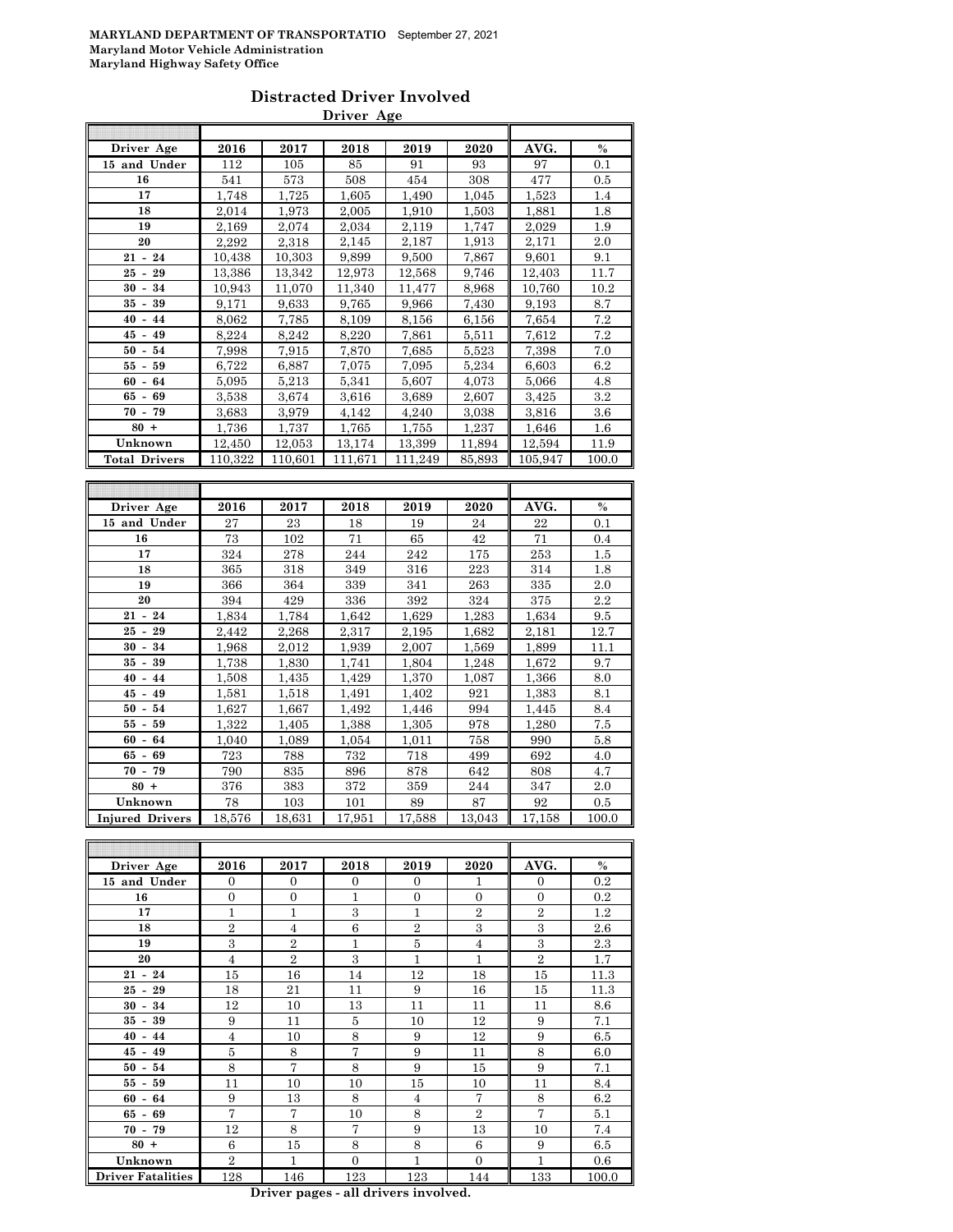| Driver Gender        | 2016    | 2017    | 2018    | 2019    | 2020   | AVG.    | $\%$  |
|----------------------|---------|---------|---------|---------|--------|---------|-------|
| Male                 | 57,569  | 57,592  | 57,101  | 57,309  | 46,026 | 55,119  | 52.0  |
| Female               | 39,845  | 40,512  | 40,933  | 40,174  | 27,954 | 37,884  | 35.8  |
| Unknown              | 12,908  | 12,497  | 13,637  | 13,766  | 11,913 | 12,944  | 12.2  |
| <b>Total Drivers</b> | 110,322 | 110,601 | 111,671 | 111,249 | 85,893 | 105,947 | 100.0 |
|                      |         |         |         |         |        |         |       |
|                      |         |         |         |         |        |         |       |
| Driver Gender        | 2016    | 2017    | 2018    | 2019    | 2020   | AVG.    | $\%$  |
| Male                 | 8,947   | 8,974   | 8,534   | 8,477   | 6,869  | 8,360   | 48.7  |
| Female               | 9,455   | 9,475   | 9,233   | 8,970   | 6,072  | 8,641   | 50.4  |

# **Distracted Driver Involved Driver Gender**

| Driver Gender            | 2016 | 2017 | 2018    | 2019 | 2020 | AVG. | $\%$  |
|--------------------------|------|------|---------|------|------|------|-------|
| Male                     | 100  | 116  | 91      | 93   | 113  | 103  | 77.3  |
| Female                   | 27   | 30   | 32      | 30   | 31   | 30   | 22.6  |
| Unknown                  |      |      |         |      |      |      | 0.2   |
| <b>Driver Fatalities</b> | 128  | 146  | $123\,$ | 123  | l 44 | 133  | 100.0 |

**Unknown** 174 182 184 141 102 157 0.9 **Driver Injuries** 18,576 18,631 17,951 17,588 13,043 17,158 100.0

**Driver pages - all drivers involved.**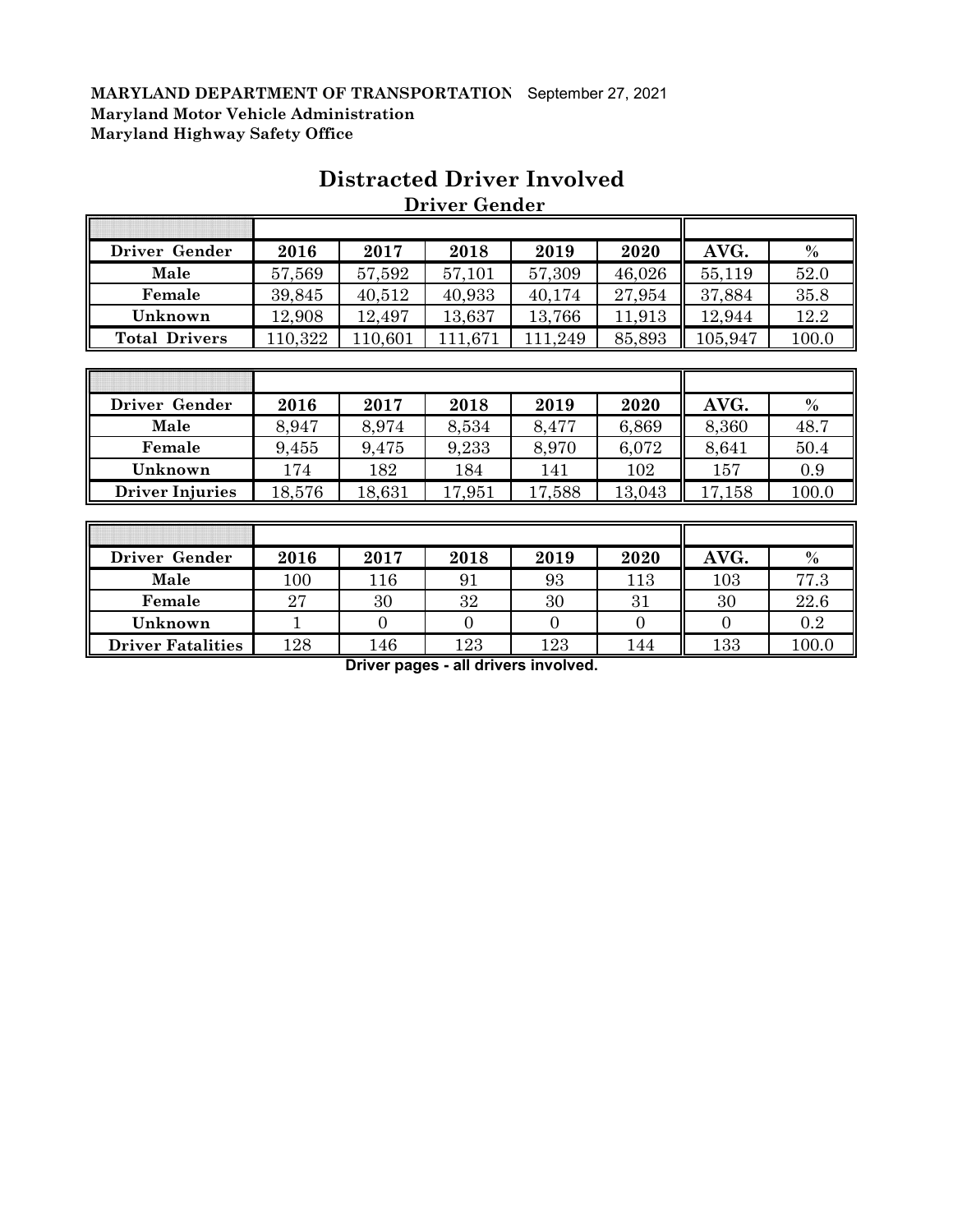### **Distracted Driver Involved Driver Safety Equipment Use**

| <b>Safety Equipment</b>                        | 2016                                 | 2017                                 | 2018                  | 2019             | 2020                             | AVG.                                 | %              |
|------------------------------------------------|--------------------------------------|--------------------------------------|-----------------------|------------------|----------------------------------|--------------------------------------|----------------|
| <b>Not Applicable</b>                          | 3,603                                | 3,706                                | 4,008                 | 4,126            | 3,574                            | 3,803                                | 3.6            |
| None                                           | 1,864                                | 1,827                                | 1,733                 | 1,849            | 1,830                            | 1,821                                | 1.7            |
| Lap belt only                                  | 274                                  | 260                                  | 333                   | 273              | 239                              | 276                                  | 0.3            |
| Shoulder belt only                             | 621                                  | 552                                  | 577                   | 548              | 436                              | 547                                  | 0.5            |
| Shoulder/Lap belt(s)                           | 87,576                               | 87,514                               | 87.367                | 86,655           | 64,407                           | 82,704                               | 78.1           |
| Child/Youth restraint                          | $\mathbf{0}$                         | $\mathbf{0}$                         | $\overline{0}$        | 0                | $\mathbf{0}$                     | $\overline{0}$                       | 0.0            |
| Child restraint forward                        | 8                                    | 7                                    | 11                    | $\overline{2}$   | 3                                | 6                                    | 0.0            |
| Child restraint rear                           | 1                                    | $\overline{4}$                       | $\overline{2}$        | 1                | $\overline{0}$                   | $\overline{2}$                       | 0.0            |
| <b>Booster seat</b>                            | 1                                    | $\mathbf{0}$                         | 0                     | $\overline{0}$   | $\overline{0}$                   | $\overline{0}$                       | 0.0            |
| Child restraint unknow                         | 8                                    | $\overline{4}$                       | 9                     | 4                | 7                                | 6                                    | 0.0            |
| Mc/Bike helmet                                 | 410                                  | 356                                  | 300                   | 323              | 305                              | 339                                  | 0.3            |
| Mc/bike shield only<br>Mc/bike helmet & shield | 9<br>219                             | $\overline{4}$<br>222                | 5<br>174              | 7<br>212         | 5<br>203                         | 6<br>206                             | 0.0<br>0.2     |
| Protective pads                                | 5                                    | $\overline{2}$                       | 5                     | 5                | 3                                | 4                                    | 0.0            |
| Reflective clothing                            | $\mathbf{1}$                         | 7                                    | $\overline{5}$        | 10               | 10                               | 7                                    | 0.0            |
| Lighting                                       | 6                                    | 3                                    | 1                     | 1                | 6                                | 3                                    | 0.0            |
| Air bag only                                   | $\overline{0}$                       | $\overline{0}$                       | $\overline{0}$        | $\overline{0}$   | $\theta$                         | $\theta$                             | 0.0            |
| Air bag and belts                              | $\overline{0}$                       | $\mathbf{0}$                         | $\overline{0}$        | $\overline{0}$   | $\mathbf{0}$                     | $\overline{0}$                       | 0.0            |
| Other                                          | 161                                  | 148                                  | 119                   | 113              | 92                               | 127                                  | 0.1            |
| Unknown                                        | 15,555                               | 15,985                               | 17,022                | 17,120           | 14,773                           | 16.091                               | 15.2           |
| <b>Total Drivers</b>                           | 110,322                              | 110.601                              | 111,671               | 111,249          | 85,893                           | 105,947                              | 100.0          |
|                                                |                                      |                                      |                       |                  |                                  |                                      |                |
|                                                |                                      |                                      |                       |                  |                                  |                                      |                |
| <b>Safety Equipment</b>                        | 2016                                 | 2017                                 | 2018                  | 2019             | 2020                             | AVG.                                 | $\frac{0}{0}$  |
| <b>Not Applicable</b>                          | 334                                  | 427                                  | 386                   | 419              | 355                              | 384                                  | 2.2            |
| None                                           | 663                                  | 661                                  | 573                   | 600              | 666                              | 633                                  | 3.7            |
| Lap belt only                                  | 43                                   | 47                                   | 58                    | 37               | 29                               | 43                                   | 0.2            |
| Shoulder belt only                             | 114                                  | 103                                  | 81                    | 95               | 71                               | 93                                   | 0.5            |
| Shoulder/Lap belt(s)                           | 16,150                               | 16.074                               | 15.588                | 15.146           | 10,826                           | 14,757                               | 86.0           |
| Child/Youth restraint                          | $\mathbf{0}$                         | $\boldsymbol{0}$                     | 0                     | $\mathbf{0}$     | $\mathbf{0}$                     | $\boldsymbol{0}$                     | 0.0            |
| Child restraint forward                        | 1                                    | $\overline{2}$                       | $\overline{2}$        | 1                | $\mathbf{0}$                     | 1                                    | 0.0            |
| Child restraint rear                           | $\mathbf{1}$                         | $\overline{2}$                       | $\mathbf{1}$          | $\overline{0}$   | $\theta$                         | $\mathbf{1}$                         | 0.0            |
| <b>Booster</b> seat                            | $\boldsymbol{0}$                     | $\mathbf{0}$                         | 0                     | $\overline{0}$   | $\overline{0}$                   | 0                                    | 0.0            |
| Child restraint unknow                         | 1                                    | 3                                    | 1                     | $\overline{0}$   | $\overline{0}$                   | 1                                    | 0.0            |
| Mc/Bike helmet<br>Mc/bike shield only          | 308<br>6                             | 264<br>3                             | 231<br>$\overline{2}$ | 241<br>5         | 234<br>5                         | 256<br>$\overline{4}$                | $1.5\,$<br>0.0 |
| Mc/bike helmet & shield                        | 168                                  | 171                                  | 137                   | 144              | 136                              | 151                                  | 0.9            |
| Protective pads                                | $\overline{2}$                       | 1                                    | 1                     | 1                | 1                                | 1                                    | 0.0            |
| Reflective clothing                            | $\boldsymbol{0}$                     | $\boldsymbol{0}$                     | 1                     | $\overline{2}$   | 1                                | 1                                    | 0.0            |
| Lighting                                       | $\mathbf{0}$                         | 1                                    | $\overline{0}$        | $\Omega$         | $\Omega$                         | $\theta$                             | 0.0            |
| Air bag only                                   | $\mathbf{0}$                         | $\overline{0}$                       | $\overline{0}$        | $\overline{0}$   | $\overline{0}$                   | $\overline{0}$                       | 0.0            |
| Air bag and belts                              | $\boldsymbol{0}$                     | $\mathbf{0}$                         | $\overline{0}$        | $\overline{0}$   | $\overline{0}$                   | $\overline{0}$                       | 0.0            |
| Other                                          | 7                                    | 20                                   | 15                    |                  |                                  |                                      |                |
| Unknown                                        |                                      |                                      |                       | 11               | 7                                | 12                                   |                |
|                                                |                                      |                                      |                       |                  |                                  |                                      | 0.1            |
| <b>Driver Injuries</b>                         | 778<br>18.576                        | 852<br>18,631                        | 874<br>17,951         | 886<br>17,588    | 712<br>13,043                    | 820<br>17.158                        | 4.8<br>100.0   |
|                                                |                                      |                                      |                       |                  |                                  |                                      |                |
|                                                |                                      |                                      |                       |                  |                                  |                                      |                |
| <b>Safety Equipment</b>                        | 2016                                 | 2017                                 | 2018                  | 2019             | 2020                             | AVG.                                 | $\%$           |
| Not Applicable                                 | 4                                    | 4                                    |                       | 1                | 2                                | 2                                    | 1.8            |
| None                                           | 40                                   | 42                                   | 33                    | 31               | 49                               | 39                                   | 29.4           |
| Lap belt only                                  | $\mathbf{0}$                         | 1                                    | 0                     | $\boldsymbol{0}$ | $\mathbf{0}$                     | $\mathbf{0}$                         | $0.2\,$        |
| Shoulder belt only                             | $\overline{0}$                       | $\mathbf{0}$                         | 1                     | $\mathbf{0}$     | $\mathbf{0}$                     | $\mathbf{0}$                         | 0.2            |
| Shoulder/Lap belt(s)                           | 44                                   | 61                                   | 61                    | 44               | 45                               | 51                                   | 38.4           |
| Child/Youth restraint                          | $\boldsymbol{0}$                     | $\boldsymbol{0}$                     | 0                     | 0                | $\boldsymbol{0}$                 | $\boldsymbol{0}$                     | 0.0            |
| Child restraint forward                        | $\boldsymbol{0}$                     | $\boldsymbol{0}$                     | 0                     | $\boldsymbol{0}$ | $\boldsymbol{0}$                 | $\boldsymbol{0}$                     | 0.0            |
| Child restraint rear                           | 0                                    | $\boldsymbol{0}$                     | 0                     | 0                | $\boldsymbol{0}$                 | $\mathbf{0}$                         | 0.0            |
| <b>Booster seat</b>                            | $\mathbf{0}$                         | $\overline{0}$                       | $\mathbf{0}$          | $\boldsymbol{0}$ | $\overline{0}$                   | $\overline{0}$                       | 0.0            |
| Child restraint unk.                           | $\mathbf{0}$                         | $\mathbf{0}$                         | 0                     | 0                | $\mathbf{0}$                     | $\mathbf{0}$                         | 0.0            |
| Mc/Bike helmet                                 | 19                                   | 19                                   | 11                    | 21               | 18                               | 18                                   | 13.3           |
| Mc/bike shield only                            | $\mathbf{0}$                         | $\mathbf{0}$                         | 1                     | $\boldsymbol{0}$ | $\boldsymbol{0}$                 | $\mathbf{0}$                         | 0.2            |
| Mc/bike helmet & shield                        | 8                                    | 5                                    | $\overline{8}$        | 10               | 13                               | 9                                    | 6.6            |
| Protective pads                                | $\boldsymbol{0}$                     | $\boldsymbol{0}$                     | 0                     | 0                | $\overline{0}$                   | $\overline{0}$                       | 0.0            |
| Reflective clothing                            | $\boldsymbol{0}$                     | $\boldsymbol{0}$                     | $\overline{0}$        | $\overline{0}$   | $\overline{0}$                   | $\overline{0}$                       | 0.0            |
| Lighting                                       | $\boldsymbol{0}$<br>$\boldsymbol{0}$ | $\boldsymbol{0}$<br>$\boldsymbol{0}$ | 0<br>$\boldsymbol{0}$ | 0<br>0           | $\boldsymbol{0}$<br>$\mathbf{0}$ | $\boldsymbol{0}$<br>$\boldsymbol{0}$ | 0.0            |
| Air bag only                                   | $\mathbf{0}$                         | $\boldsymbol{0}$                     | $\overline{0}$        | $\boldsymbol{0}$ | $\overline{0}$                   | $\overline{0}$                       | 0.0<br>0.0     |
| Air bag and belts<br>Other                     | $\boldsymbol{0}$                     | 0                                    | 0                     | 0                | $\mathbf{0}$                     | $\mathbf{0}$                         | 0.0            |
| Unknown                                        | 13                                   | 14                                   | $\overline{7}$        | 16               | 17                               | 13                                   | 10.1           |

**Driver pages - all drivers involved.**

**Note: None & Air Bag are counted as no safety equipment in use.**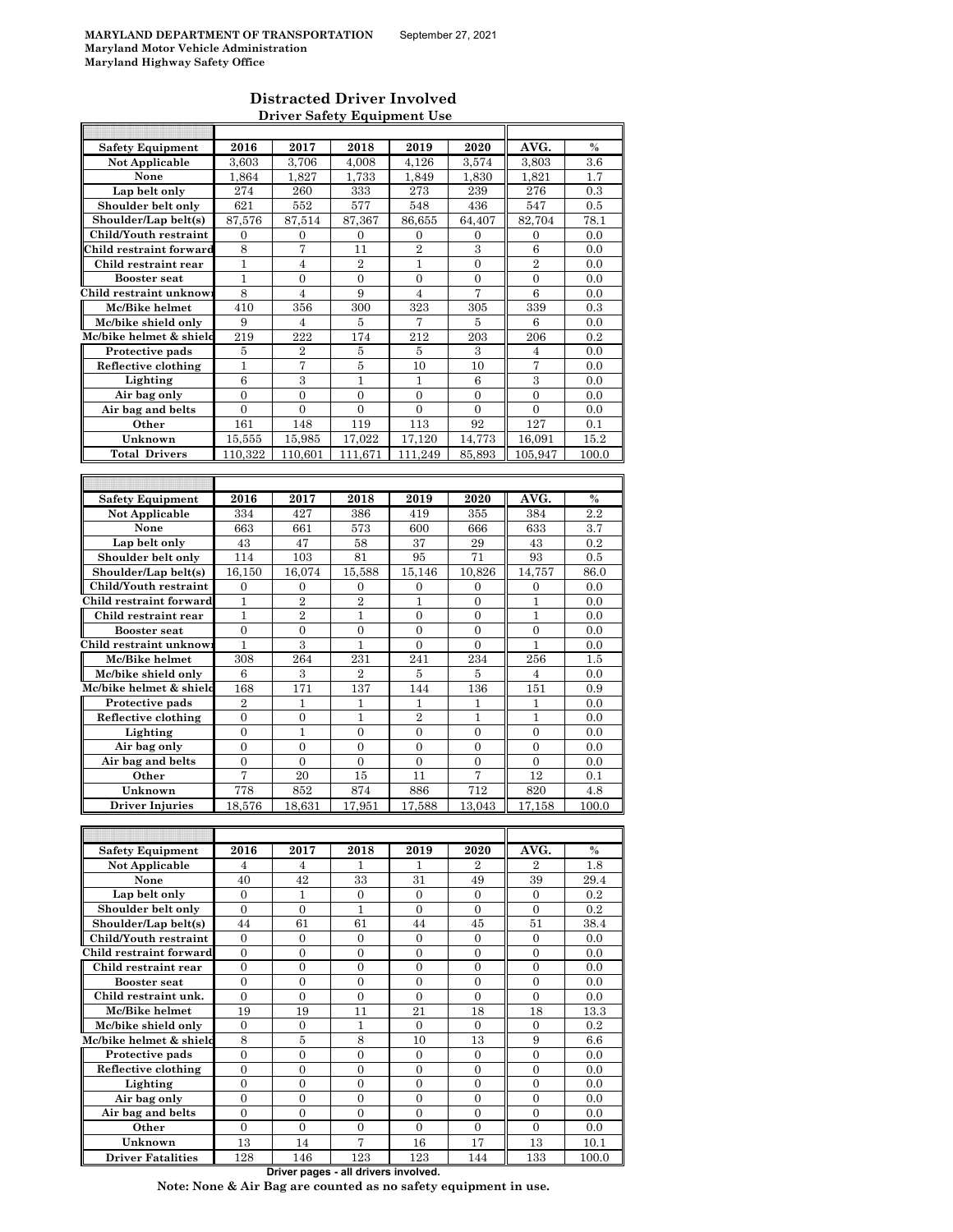#### **Distracted Driver Involved Passenger Age**

| Passenger Age             | 2016           | 2017           | 2018     | 2019     | 2020     | AVG.   | $\frac{0}{0}$ |
|---------------------------|----------------|----------------|----------|----------|----------|--------|---------------|
| Under 5                   | 3.527          | 3.652          | 3.904    | 3.506    | 2.280    | 3.374  | 10.4          |
| $5-9$                     | 3,617          | 4,134          | 3,798    | 4,019    | 2,041    | 3,522  | 10.8          |
| $10 - 11$                 | 1,348          | 1,565          | 1,669    | 1,772    | 818      | 1,434  | 4.4           |
| $12 - 13$                 | 1,444          | 1,515          | 1,724    | 1,750    | 871      | 1,461  | 4.5           |
| $14 - 15$                 | 1,562          | 1,846          | 1,910    | 1,825    | 872      | 1,603  | 4.9           |
| $16 - 17$                 | 1,871          | 2,288          | 2,140    | 2,107    | 1,374    | 1,956  | 6.0           |
| $18 - 19$                 | 1,728          | 1,907          | 1,926    | 1,950    | 1,447    | 1,792  | 5.5           |
| $20 - 24$                 | 3,493          | 3,808          | 3,529    | 3,328    | 2,910    | 3,414  | 10.5          |
| 29<br>$25 -$              | 2,716          | 2,970          | 2,870    | 2,650    | 2,136    | 2,668  | 8.2           |
| $30 - 34$                 | 1.931          | 2.139          | 2.210    | 2.061    | 1.766    | 2.021  | 6.2           |
| $35 - 39$                 | 1,432          | 1,584          | 1,688    | 1,664    | 1,361    | 1,546  | 4.8           |
| $40 - 44$                 | 1,151          | 1,247          | 1,301    | 1,350    | 1,048    | 1,219  | 3.8           |
| $45 - 49$                 | 1,157          | 1,220          | 1,319    | 1,261    | 848      | 1,161  | 3.6           |
| $50 -$<br>54              | 1,206          | 1,216          | 1,364    | 1,173    | 870      | 1,166  | 3.6           |
| $55 - 59$                 | 1,046          | 1,127          | 1,169    | 1,199    | 781      | 1,064  | 3.3           |
| $60 -$<br>64              | 774            | 867            | 951      | 957      | 641      | 838    | 2.6           |
| $65 -$<br>69              | 688            | 669            | 691      | 688      | 438      | 635    | 2.0           |
| $70 -$<br>79              | 772            | 779            | 948      | 911      | 524      | 787    | 2.4           |
| $80 +$                    | 896            | 951            | 780      | 961      | 405      | 799    | $2.5\,$       |
| Unknown                   | 9              | 6              | $\Omega$ | $\theta$ | $\Omega$ | 3      | 0.0           |
| <b>Total Passengers</b>   | 32,368         | 35,490         | 35,891   | 35,132   | 23,431   | 32,462 | 100.0         |
|                           |                |                |          |          |          |        |               |
|                           |                |                |          |          |          |        |               |
| Passenger Age             | 2016           | 2017           | 2018     | 2019     | 2020     | AVG.   | $\frac{0}{0}$ |
| Under 5                   | 788            | 728            | 773      | 717      | 402      | 682    | 9.6           |
| $5 - 9$                   | 703            | 726            | 640      | 673      | 395      | 627    | 8.9           |
| $10 - 11$                 | 250            | 261            | 273      | 279      | 169      | 246    | 3.5           |
| $12 - 13$                 | 218            | 250            | 246      | 227      | 125      | 213    | 3.0           |
| $14 - 15$                 | 255            | 310            | 294      | 223      | 127      | 242    | 3.4           |
| $16 - 17$                 | 383            | 392            | 365      | 345      | 269      | 351    | 5.0           |
| $18 - 19$                 | 371            | 348            | 363      | 424      | 307      | 363    | 5.1           |
| $20 - 24$                 | 839            | 840            | 766      | 732      | 579      | 751    | 10.6          |
| $25 -$<br>29              | 679            | 695            | 643      | 590      | 474      | 616    | 8.7           |
| $30 - 34$                 | 528            | 530            | 493      | 501      | 420      | 494    | 7.0           |
| $35 -$<br>39              | 381            | 391            | 400      | 383      | 336      | 378    | 5.3           |
| $40 - 44$                 | 324            | 323            | 326      | 319      | 211      | 301    | 4.2           |
| $45 - 49$                 | 317            | 341            | 318      | 335      | 202      | 303    | 4.3           |
| $50 -$<br>54              | 391            | 360            | 365      | 320      | 240      | 335    | 4.7           |
| 59<br>$55-$               | 320            | 345            | 305      | 363      | 243      | 315    | 4.5           |
| $60 -$<br>64              | 263            | 285            | 297      | 280      | 181      | 261    | 3.7           |
| $65 -$<br>69              | 202            | 199            | 201      | 187      | 126      | 183    | 2.6           |
| $70 - 79$                 | 267            | 253            | 303      | 267      | 177      | 253    | $3.6\,$       |
| $80 +$                    | 214            | 179            | 160      | 164      | 82       | 160    | 2.3           |
| Unknown                   | $\overline{2}$ | 3              | $\Omega$ | $\Omega$ | $\Omega$ | 1      | 0.0           |
| <b>Injured Passengers</b> | 7,695          | 7,759          | 7,531    | 7,329    | 5,065    | 7,076  | 100.0         |
|                           |                |                |          |          |          |        |               |
|                           |                |                |          |          |          |        |               |
| Passenger Age             | 2016           | 2017           | 2018     | 2019     | 2020     | AVG.   | $\frac{0}{0}$ |
| Under 5                   | 4              | $\overline{2}$ | 5        | 3        | 1        | 3      | 8.1           |
|                           |                |                |          |          |          |        |               |

| rassenger Age               | 4010           | 40 L I         | 4010           | 2019           | 4040           | AVU.           | 70      |
|-----------------------------|----------------|----------------|----------------|----------------|----------------|----------------|---------|
| Under 5                     | 4              | $\overline{2}$ | 5              | 3              | 1              | 3              | 8.1     |
| $5-9$                       | $\mathbf{1}$   | $\overline{0}$ | $\overline{2}$ | $\overline{2}$ | $\mathbf{1}$   | $\mathbf{1}$   | $3.2\,$ |
| $10 - 11$                   | $\mathbf{0}$   | $\overline{0}$ | $\overline{0}$ | $\overline{0}$ | $\overline{0}$ | $\mathbf{0}$   | 0.0     |
| $12 - 13$                   | $\mathbf{1}$   | $\overline{0}$ | $\overline{4}$ | $\overline{0}$ | $\overline{0}$ | $\mathbf{1}$   | 2.7     |
| $14 - 15$                   | $\overline{0}$ | 1              | $\overline{0}$ | $\overline{2}$ | $\overline{0}$ | $\mathbf{1}$   | $1.6\,$ |
| $16 - 17$                   | $\overline{0}$ | $\Omega$       | $\overline{2}$ | $\mathbf{1}$   | $\mathbf{1}$   | $\mathbf{1}$   | 2.2     |
| $18 - 19$                   | $\mathbf{0}$   | $\overline{2}$ | $\overline{2}$ | $\mathbf{1}$   | 3              | $\overline{2}$ | 4.3     |
| $20 - 24$                   | $\overline{7}$ | $\overline{4}$ | 6              | 6              | 6              | 6              | 15.7    |
| $25 - 29$                   | $\overline{4}$ | 7              | 5              | $\overline{4}$ | $\overline{2}$ | $\overline{4}$ | 11.9    |
| $30 - 34$                   | 1              | $\overline{2}$ | $\mathbf{1}$   | $\overline{2}$ | $\overline{2}$ | $\overline{2}$ | 4.3     |
| $35 - 39$                   | 3              | 3              | $\mathbf{1}$   | $\overline{2}$ | $\overline{2}$ | $\overline{2}$ | 5.9     |
| $40 - 44$                   | 1              | $\overline{4}$ | $\overline{0}$ | $\overline{2}$ | $\mathbf{1}$   | $\overline{2}$ | 4.3     |
| $45 - 49$                   | 3              | $\overline{2}$ | $\mathbf{1}$   | 3              | $\Omega$       | $\overline{2}$ | 4.9     |
| $50 - 54$                   | 1              | $\Omega$       | $\mathbf{1}$   | $\mathbf{1}$   | $\overline{2}$ | $\mathbf{1}$   | 2.7     |
| $55 - 59$                   | $\mathbf{1}$   | $\overline{2}$ | $\overline{4}$ | $\overline{2}$ | $\overline{0}$ | $\overline{2}$ | 4.9     |
| $60 - 64$                   | 1              | $\overline{0}$ | $\overline{2}$ | $\overline{2}$ | $\mathbf{1}$   | $\mathbf{1}$   | $3.2\,$ |
| $65 - 69$                   | $\mathbf{1}$   | $\mathbf{1}$   | 3              | $\overline{4}$ | $\mathbf{0}$   | $\overline{2}$ | 4.9     |
| $70 - 79$                   | $\overline{2}$ | 3              | $\overline{2}$ | $\overline{2}$ | 3              | $\overline{2}$ | 6.5     |
| $80 +$                      | $\overline{2}$ | 3              | 5              | $\overline{4}$ | $\mathbf{1}$   | 3              | 8.1     |
| Unknown                     | $\mathbf{1}$   | $\overline{0}$ | $\overline{0}$ | $\overline{0}$ | $\overline{0}$ | $\mathbf{0}$   | 0.5     |
| <b>Passenger Fatalities</b> | 34             | 36             | 46             | 43             | 26             | 37             | 100.0   |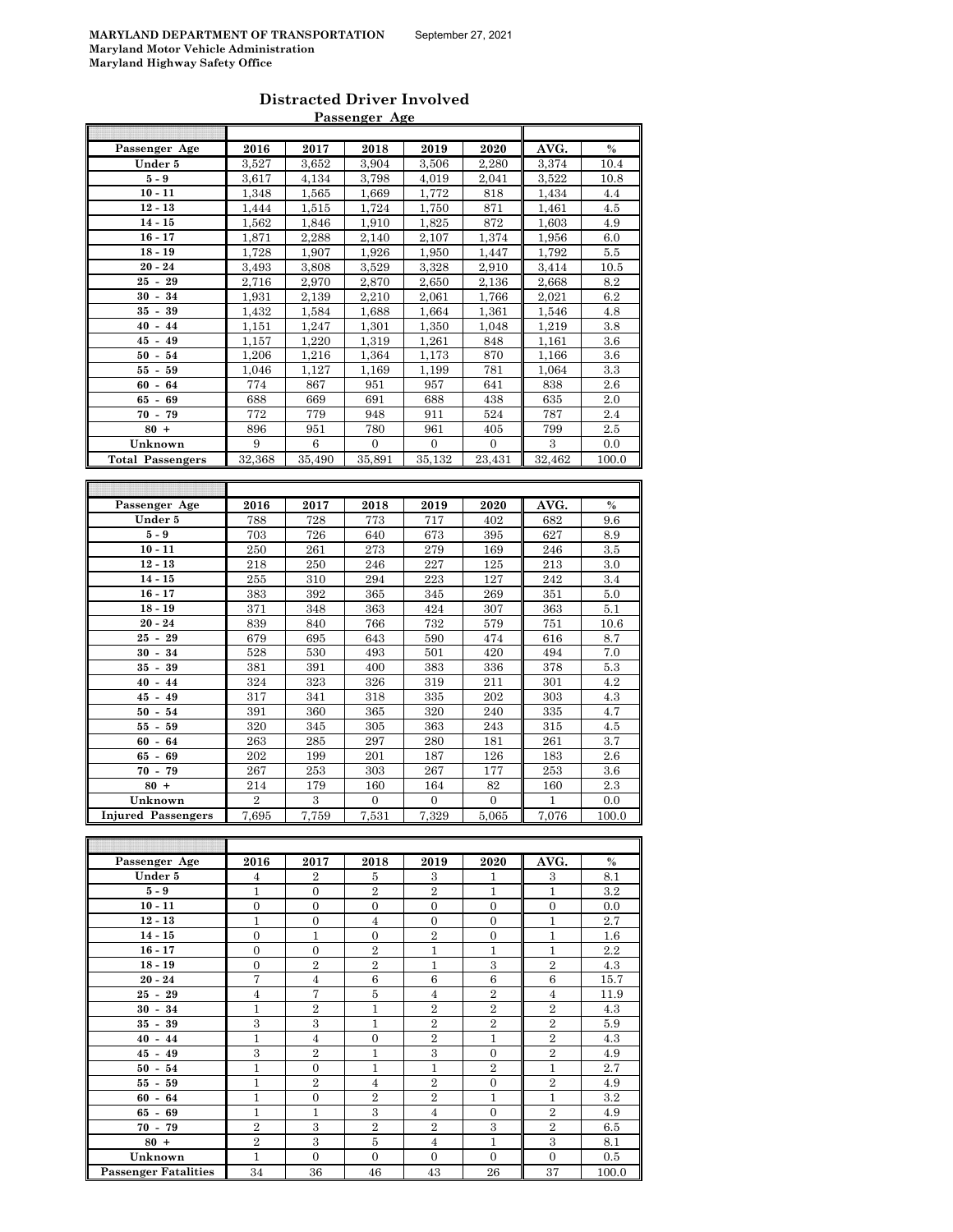| Passenger Gender            | 2016           | 2017           | 2018           | 2019           | 2020   | AVG.           | $\%$  |
|-----------------------------|----------------|----------------|----------------|----------------|--------|----------------|-------|
| Male                        | 15,270         | 16,916         | 16,716         | 16,314         | 11,012 | 15,246         | 47.0  |
| Female                      | 16,620         | 18,193         | 18,760         | 18,395         | 12,256 | 16,845         | 51.9  |
| Unknown                     | 478            | 381            | 415            | 423            | 163    | 372            | 1.1   |
| <b>Total Passengers</b>     | 32,368         | 35,490         | 35,891         | 35,132         | 23,431 | 32,462         | 100.0 |
|                             |                |                |                |                |        |                |       |
|                             |                |                |                |                |        |                |       |
| Passenger Gender            | 2016           | 2017           | 2018           | 2019           | 2020   | AVG.           | $\%$  |
| Male                        | 3,095          | 3,116          | 2,969          | 2,887          | 1,987  | 2,811          | 39.7  |
| Female                      | 4,521          | 4,560          | 4,509          | 4,401          | 3,059  | 4,210          | 59.5  |
| Unknown                     | 79             | 83             | 53             | 41             | 19     | 55             | 0.8   |
| <b>Passenger Injuries</b>   | 7,695          | 7,759          | 7,531          | 7,329          | 5,065  | 7,076          | 100.0 |
|                             |                |                |                |                |        |                |       |
|                             |                |                |                |                |        |                |       |
| Passenger Gender            | 2016           | 2017           | 2018           | 2019           | 2020   | AVG.           | $\%$  |
| Male                        | 14             | 20             | 30             | 20             | 11     | 19             | 51.4  |
| Female                      | 20             | 16             | 16             | 23             | 14     | 18             | 48.1  |
| Unknown                     | $\overline{0}$ | $\overline{0}$ | $\overline{0}$ | $\overline{0}$ | 1      | $\overline{0}$ | 0.5   |
| <b>Passenger Fatalities</b> | 34             | 36             | 46             | 43             | 26     | 37             | 100.0 |

# **Distracted Driver Involved Passenger Gender**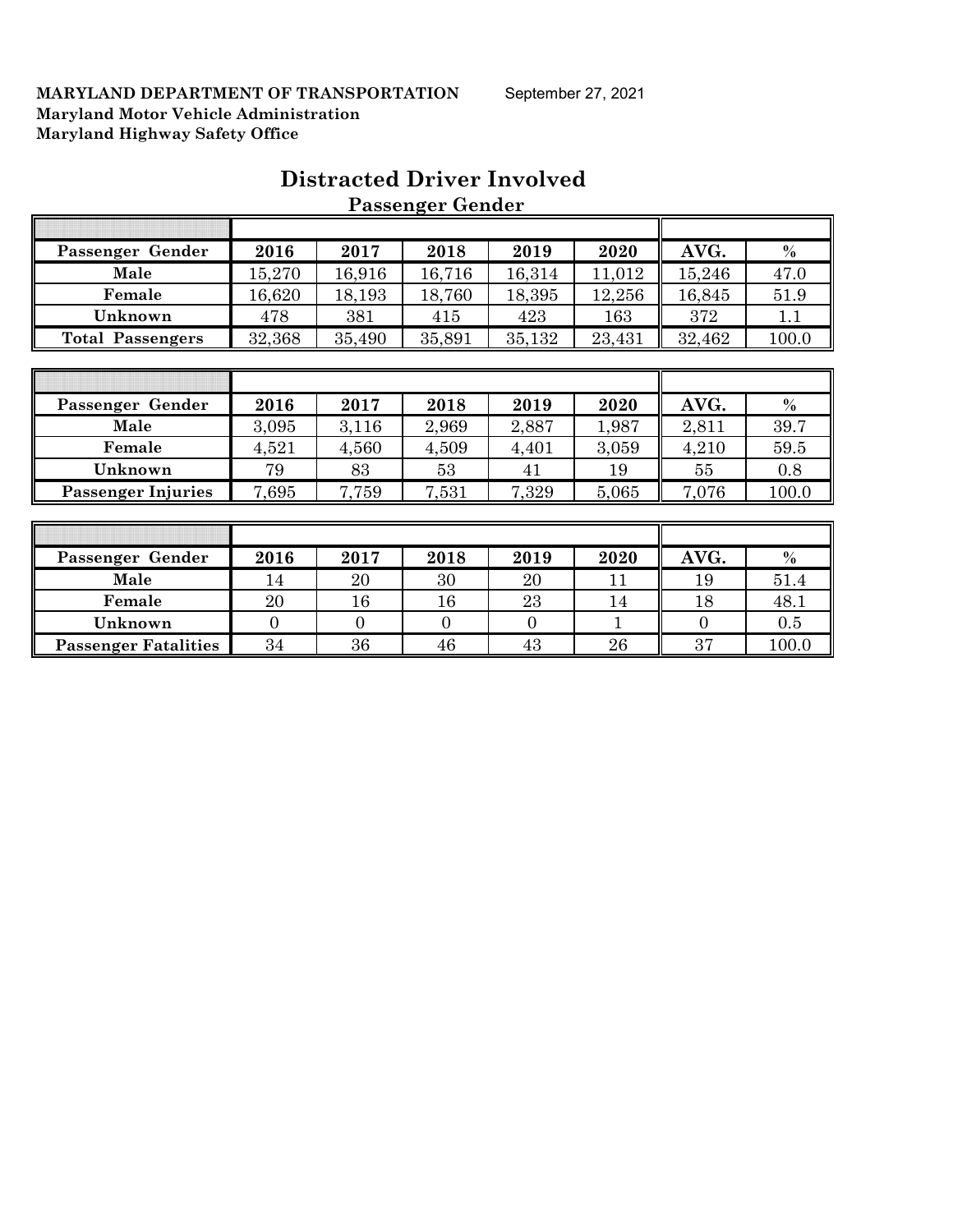$\mathbb{R}$ 

#### **Distracted Driver Involved Passenger Safety Equipment Use**

T

|                                 | 2016                  | 2017                  | 2018                               | 2019                             | 2020                             | AVG.                | $\%$           |
|---------------------------------|-----------------------|-----------------------|------------------------------------|----------------------------------|----------------------------------|---------------------|----------------|
| <b>Safety Equipment</b>         |                       |                       |                                    |                                  |                                  |                     |                |
| <b>Not Applicable</b>           | 1,487                 | 2,029                 | 2,276                              | 2,316                            | 995                              | 1,821               | 5.6            |
| None                            | 3,695                 | 4,151                 | 3,513                              | 3,910                            | 1,617                            | 3,377               | 10.4           |
| Lap belt only                   | 523                   | 395                   | 429                                | 374                              | 127                              | 370                 | 1.1            |
| Shoulder belt only              | 133                   | 128                   | 152                                | 121                              | 102                              | 127                 | 0.4            |
| Shoulder/Lap belt(s)            | 21,078                | 22,805                | 23.353                             | 22,670                           | 16,590                           | 21,299              | 65.6           |
| Child/Youth restraint           | $\mathbf{0}$          | $\mathbf{0}$          | $\overline{0}$                     | $\overline{0}$                   | $\Omega$                         | $\overline{0}$      | 0.0            |
|                                 |                       |                       |                                    |                                  |                                  |                     |                |
| Child restraint forward         | 2,117                 | 2,210                 | 2,302                              | 2,159                            | 1,400                            | 2,038               | 6.3            |
| Child restraint rear            | 749                   | 861                   | 904                                | 849                              | 566                              | 786                 | 2.4            |
| <b>Booster seat</b>             | 534                   | 546                   | 534                                | 436                              | 315                              | 473                 | 1.5            |
| Child restraint unk.            | 325                   | 283                   | 277                                | 281                              | 145                              | 262                 | 0.8            |
| Mc/Bike helmet                  | 30                    | 27                    | 22                                 | 27                               | 26                               | 26                  | 0.1            |
| Mc/bike shield only             | 1                     | 1                     | 1                                  | $\overline{2}$                   | $\mathbf{1}$                     | 1                   | 0.0            |
|                                 |                       |                       |                                    |                                  |                                  |                     |                |
| Mc/bike helmet & shield         | 13                    | 11                    | 10                                 | 19                               | 13                               | 13                  | 0.0            |
| Protective pads                 | 52                    | 68                    | 98                                 | 123                              | 101                              | 88                  | 0.3            |
| Reflective clothing             | $\mathbf{1}$          | $\overline{4}$        | $\overline{4}$                     | 1                                | 3                                | 3                   | 0.0            |
| Lighting                        | $\overline{2}$        | $\mathbf{1}$          | $\mathbf{1}$                       | $\boldsymbol{0}$                 | $\boldsymbol{0}$                 | $\mathbf{1}$        | 0.0            |
| Air bag only                    | $\overline{0}$        | $\overline{0}$        | $\overline{0}$                     | $\mathbf{0}$                     | $\mathbf{0}$                     | $\overline{0}$      | 0.0            |
| Air bag and belts               | $\overline{0}$        | $\boldsymbol{0}$      | $\overline{0}$                     | $\overline{0}$                   | $\overline{0}$                   | $\overline{0}$      | 0.0            |
| Other                           | 84                    | 197                   | 106                                | 98                               | 83                               | 114                 | 0.3            |
| Unknown                         |                       |                       |                                    |                                  |                                  |                     |                |
|                                 | 1,544                 | 1,773                 | 1,909                              | 1,746                            | 1,347                            | 1.664               | 5.1            |
| Total Passengers                | 32,368                | 35,490                | 35,891                             | 35,132                           | 23,431                           | 32,462              | 100.0          |
|                                 |                       |                       |                                    |                                  |                                  |                     |                |
|                                 |                       |                       |                                    |                                  |                                  |                     |                |
| <b>Safety Equipment</b>         | 2016                  | 2017                  | 2018                               | 2019                             | 2020                             | AVG.                | $\%$           |
| Not Applicable                  | 238                   | 258                   | 274                                | 294                              | 198                              | 252                 | $3.6\,$        |
| None                            | 674                   | 679                   | 607                                | 583                              | 456                              | 600                 | 8.5            |
|                                 |                       | 49                    |                                    |                                  | 25                               |                     |                |
| Lap belt only                   | 67                    |                       | 57                                 | 55                               |                                  | 51                  | 0.7            |
| Shoulder belt only              | 35                    | 22                    | 39                                 | 39                               | 23                               | 32                  | 0.4            |
| Shoulder/Lap belt(s)            | 5,424                 | 5.500                 | 5,298                              | 5.091                            | 3,566                            | 4,976               | 70.3           |
| Child/Youth restraint           | $\boldsymbol{0}$      | $\boldsymbol{0}$      | $\boldsymbol{0}$                   | $\mathbf{0}$                     | $\boldsymbol{0}$                 | $\boldsymbol{0}$    | 0.0            |
| Child restraint forward         | 457                   | 432                   | 439                                | 426                              | 243                              | 399                 | 5.6            |
| Child restraint rear            | 192                   | 196                   | 189                                | 185                              | 95                               | 171                 | 2.4            |
| <b>Booster seat</b>             | 134                   | 113                   | 95                                 | 102                              | 72                               | 103                 | 1.5            |
| Child restraint unk.            | 85                    | 63                    | 61                                 | 50                               | 23                               | 56                  | 0.8            |
|                                 | 21                    | 20                    |                                    | 20                               |                                  | 20                  |                |
| Mc/Bike helmet                  |                       |                       | 19                                 |                                  | 19                               |                     | 0.3            |
| Mc/bike shield only             | 1                     | $\mathbf{0}$          | 1                                  | $\overline{2}$                   | $\mathbf{1}$                     | 1                   | 0.0            |
| Mc/bike helmet & shield         | 10                    | 10                    | 7                                  | 15                               | 10                               | 10                  | 0.1            |
| Protective pads                 | 3                     | 3                     | 3                                  | 14                               | 3                                | 5                   | 0.1            |
| Reflective clothing             | $\mathbf{1}$          | $\overline{0}$        | $\overline{2}$                     | $\mathbf{0}$                     | $\overline{2}$                   | $\mathbf{1}$        | 0.0            |
| Lighting                        | $\overline{0}$        | 0                     |                                    |                                  |                                  |                     |                |
|                                 |                       |                       | $\overline{0}$                     | $\mathbf{0}$                     | $\mathbf{0}$                     | $\overline{0}$      | 0.0            |
|                                 |                       |                       |                                    |                                  |                                  |                     |                |
| Air bag only                    | $\boldsymbol{0}$      | $\boldsymbol{0}$      | $\boldsymbol{0}$                   | $\boldsymbol{0}$                 | $\boldsymbol{0}$                 | $\boldsymbol{0}$    | 0.0            |
| Air bag and belts               | $\boldsymbol{0}$      | $\boldsymbol{0}$      | $\boldsymbol{0}$                   | $\boldsymbol{0}$                 | $\boldsymbol{0}$                 | $\boldsymbol{0}$    | 0.0            |
| Other                           | 16                    | 15                    | 21                                 | 11                               | 14                               | 15                  | 0.2            |
| Unknown                         | 337                   | 399                   | 419                                | 442                              | 315                              | 382                 | 5.4            |
| <b>Passenger Injuries</b>       | 7,695                 | 7.759                 | 7,531                              | 7,329                            | 5,065                            | 7,076               | 100.0          |
|                                 |                       |                       |                                    |                                  |                                  |                     |                |
|                                 |                       |                       |                                    |                                  |                                  |                     |                |
|                                 |                       |                       |                                    |                                  |                                  |                     | $\%$           |
| <b>Safety Equipment</b>         | 2016<br>1             | 2017                  | 2018                               | 2019                             | 2020<br>1                        | AVG.                |                |
| Not Applicable                  |                       | 0                     | 0                                  | 0                                |                                  | 0                   | 1.1            |
| None                            | 6                     | 19                    | 9                                  | 16                               | 10                               | 12                  | 32.4           |
| Lap belt only                   | $\boldsymbol{0}$      | $\boldsymbol{0}$      | $\boldsymbol{0}$                   | $\mathbf{0}$                     | $\boldsymbol{0}$                 | $\mathbf{0}$        | 0.0            |
| Shoulder belt only              | $\boldsymbol{0}$      | $\overline{0}$        | $\boldsymbol{0}$                   | $\overline{0}$                   | $\boldsymbol{0}$                 | $\mathbf{0}$        | 0.0            |
| Shoulder/Lap belt(s)            | 19                    | 12                    | 25                                 | 16                               | $\,8\,$                          | $^{16}$             | 43.2           |
| Child/Youth restraint           | $\boldsymbol{0}$      | 0                     | 0                                  | 0                                | $\overline{0}$                   | 0                   | 0.0            |
| Child restraint forward         | 3                     | $\boldsymbol{0}$      | $\,3$                              | $\overline{2}$                   | $\boldsymbol{0}$                 | $\overline{2}$      | 4.3            |
| Child restraint rear            | $\boldsymbol{0}$      | $\mathbf 1$           | $\overline{2}$                     | 1                                | $\mathbf{1}$                     | 1                   | 2.7            |
| <b>Booster seat</b>             | 1                     | $\boldsymbol{0}$      | $\overline{2}$                     | $\mathbf{1}$                     | $\boldsymbol{0}$                 | $\mathbf{1}$        | 2.2            |
|                                 |                       |                       |                                    |                                  |                                  |                     |                |
| Child restraint unk.            | $\boldsymbol{0}$      | 0                     | $\boldsymbol{0}$                   | $\boldsymbol{0}$                 | $\boldsymbol{0}$                 | 0                   | 0.0            |
| Mc/Bike helmet                  | $\overline{2}$        | 1                     | $\boldsymbol{0}$                   | $\overline{0}$                   | $\mathbf{1}$                     | $\mathbf{1}$        | 2.2            |
| Mc/bike shield only             | $\boldsymbol{0}$      | $\overline{0}$        | $\overline{0}$                     | $\overline{0}$                   | $\overline{0}$                   | $\overline{0}$      | 0.0            |
| Mc/bike helmet & shield         | $\overline{0}$        | 0                     | $\boldsymbol{0}$                   | $\overline{2}$                   | $\overline{0}$                   | $\overline{0}$      | 1.1            |
| Protective pads                 | $\boldsymbol{0}$      | $\boldsymbol{0}$      | $\boldsymbol{0}$                   | $\boldsymbol{0}$                 | $\boldsymbol{0}$                 | $\boldsymbol{0}$    | 0.0            |
|                                 | $\boldsymbol{0}$      | $\boldsymbol{0}$      | $\boldsymbol{0}$                   | $\boldsymbol{0}$                 | $\boldsymbol{0}$                 | 0                   | 0.0            |
| Reflective clothing<br>Lighting | $\overline{0}$        | $\overline{0}$        | $\overline{0}$                     | $\overline{0}$                   | $\boldsymbol{0}$                 | $\overline{0}$      | 0.0            |
|                                 | $\boldsymbol{0}$      | 0                     | 0                                  | 0                                | 0                                | 0                   |                |
| Air bag only                    |                       |                       |                                    |                                  |                                  |                     | 0.0            |
| Air bag and belts<br>Other      | $\boldsymbol{0}$<br>1 | $\boldsymbol{0}$<br>0 | $\boldsymbol{0}$<br>$\overline{0}$ | $\boldsymbol{0}$<br>$\mathbf{0}$ | $\boldsymbol{0}$<br>$\mathbf{0}$ | 0<br>$\overline{0}$ | 0.0<br>$0.5\,$ |

**Passenger Fatalities** 34 36 46 43 26 37 100.0 **Note: None & Air Bag are counted as no safety equipment in use.**

**Unknown** 1 3 5 5 5 4 10.3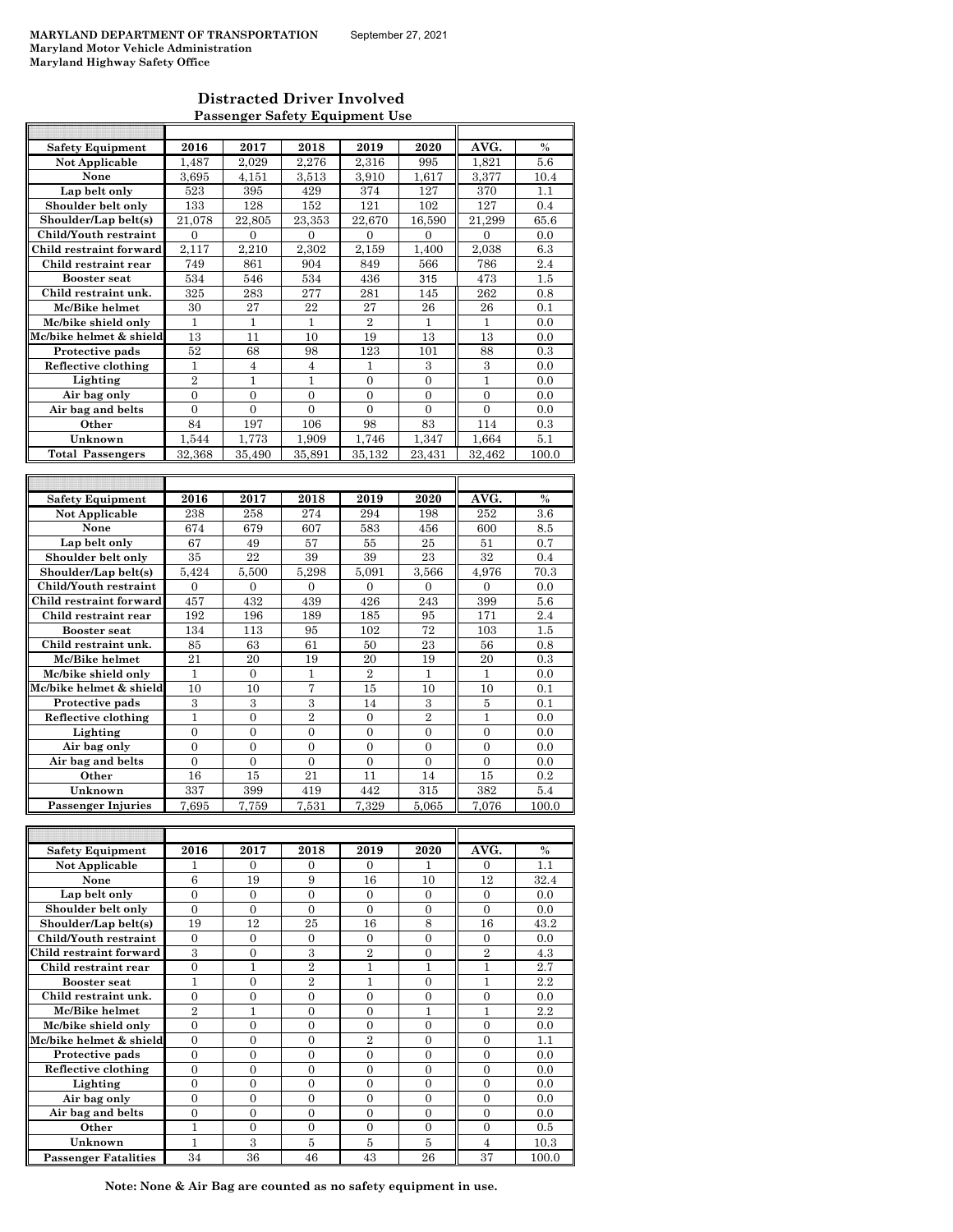## **Distracted Driver Involved Non-Motorist Age**

| Non-Motorist Age           | 2016         | 2017                      | 2018         | 2019             | 2020           | AVG.  | $\frac{0}{0}$ |
|----------------------------|--------------|---------------------------|--------------|------------------|----------------|-------|---------------|
| Under 5                    | 43           | 59                        | 40           | 37               | 34             | 43    | 2.4           |
| 5 - 9                      | 39           | 49                        | 48           | 39               | 37             | 42    | 2.4           |
| $10 - 15$                  | 92           | 127                       | 97           | 120              | 67             | 101   | 5.7           |
| $16 - 17$                  | 65           | 60                        | 68           | 68               | 37             | 60    | 3.4           |
| $18 - 19$                  | 65           | 75                        | 74           | 66               | 54             | 67    | 3.8           |
| $20 - 24$                  | 175          | 173                       | 176          | 182              | 121            | 165   | 9.4           |
| 29<br>25<br>$\blacksquare$ | 176          | 181                       | 176          | 164              | 130            | 165   | 9.4           |
| 30<br>34<br>$\blacksquare$ | 158          | 149                       | 149          | 132              | 141            | 146   | 8.3           |
| $35 - 39$                  | 142          | 144                       | 148          | 144              | 135            | 143   | 8.1           |
| 44<br>40<br>$\blacksquare$ | 115          | 109                       | 102          | 111              | 102            | 108   | 6.1           |
| 45<br>$-49$                | 125          | 146                       | 125          | 100              | 84             | 116   | 6.6           |
| 50<br>54<br>$\blacksquare$ | 129          | 135                       | 136          | 134              | 110            | 129   | 7.3           |
| 55<br>$-59$                | 148          | 140                       | 131          | 154              | 106            | 136   | 7.7           |
| 60<br>$\omega$<br>64       | 115          | 96                        | 126          | 130              | 91             | 112   | 6.4           |
| 65<br>69<br>$\blacksquare$ | 68           | 86                        | 65           | 95               | 72             | 77    | 4.4           |
| $70 - 79$                  | 80           | 90                        | 97           | 95               | 81             | 89    | 5.1           |
| $80 +$                     | 57           | 61                        | 56           | 65               | 40             | 56    | 3.2           |
| Unknown                    | $\mathbf{1}$ | $\Omega$                  | $\mathbf{1}$ | $\Omega$         | $\overline{2}$ | 1     | 0.0           |
| <b>Total Non-Motorists</b> | 1,793        | 1,880                     | 1,815        | 1,836            | 1,444          | 1,754 | 100.0         |
|                            |              |                           |              |                  |                |       |               |
|                            |              |                           |              |                  |                |       |               |
| Non-Motorist Age           | 2016         | 2017                      | 2018         | 2019             | 2020           | AVG.  | $\%$          |
| Under 5                    |              |                           |              |                  |                |       |               |
|                            | 32           | 34                        | 28           | 28               | 19             | 28    | 2.0           |
| $5 - 9$                    | 36           | 44                        | 43           | 34               | 26             | 37    | 2.5           |
| $10 - 15$                  | 85           | 116                       | 81           | 100              | 58             | 88    | 6.1           |
| $16 - 17$                  | 55           | 51                        | 63           | 63               | 31             | 53    | 3.7           |
| $18 - 19$                  | 59           | 68                        | 65           | 55               | 47             | 59    | 4.1           |
| $20 - 24$                  | 155          | 156                       | 152          | 150              | 97             | 142   | 9.9           |
| 25<br>29<br>$\blacksquare$ | 150          | 151                       | 138          | 130              | 101            | 134   | 9.3           |
| $30 -$<br>34               | 133          | 126                       | 121          | 109              | 107            | 119   | 8.3           |
| 39<br>35<br>$\sim$         | 117          | 122                       | 122          | 113              | 111            | 117   | 8.1           |
| 40<br>$-44$                | 92           | 89                        | 88           | 86               | 81             | 87    | 6.1           |
| $45 - 49$                  | 110          | 114                       | 98           | 80               | 69             | 94    | 6.5           |
| 54<br>50<br>$\blacksquare$ | 103          | 115                       | 107          | 107              | 88             | 104   | 7.2           |
| 55<br>59<br>$\sim$         | 124          | 119                       | 106          | 120              | 74             | 109   | 7.5           |
| 60<br>64<br>$\blacksquare$ | 93           | 85                        | 105          | 106              | 71             | 92    | 6.4           |
| 65<br>69<br>$\sim$         | 60           | 70                        | 57           | 77               | 59             | 65    | 4.5           |
| 70<br>79<br>$\sim$         | 64           | 71                        | 83           | 75               | 65             | 72    | 5.0           |
| $80 +$                     | 45           | 48                        | 40           | 41               | 24             | 40    | 2.8           |
| Unknown                    | 1<br>1,514   | $\boldsymbol{0}$<br>1,579 | 0            | $\boldsymbol{0}$ | $\mathbf 1$    | 0     | 0.0           |

| Non-Motorist Age             | 2016           | 2017           | 2018           | 2019           | 2020           | AVG.             | $\%$  |
|------------------------------|----------------|----------------|----------------|----------------|----------------|------------------|-------|
| Under 5                      | $\Omega$       | $\theta$       | $\Omega$       | $\Omega$       | $\Omega$       | $\mathbf{0}$     | 0.0   |
| $5 - 9$                      | $\mathbf{0}$   | $\mathbf{0}$   | $\mathbf{0}$   | $\overline{0}$ | 3              | $\mathbf{1}$     | 2.0   |
| $10 - 15$                    | $\overline{0}$ | $\overline{0}$ | $\overline{0}$ | 1              | $\mathbf{0}$   | $\overline{0}$   | 0.7   |
| $16 - 17$                    | $\overline{0}$ | 3              | $\overline{0}$ | $\overline{0}$ | $\mathbf{0}$   | $\mathbf{1}$     | 2.0   |
| $18 - 19$                    | 1              | $\overline{0}$ | $\overline{0}$ | $\overline{0}$ | $\theta$       | $\overline{0}$   | 0.7   |
| $20 - 24$                    | 1              | $\overline{2}$ | 5              | $\mathbf{1}$   | 5              | 3                | 9.2   |
| $25 - 29$                    | 1              | $\mathbf{1}$   | 1              | 8              | $\overline{2}$ | 3                | 8.6   |
| $30 - 34$                    | 1              | 7              | $\overline{2}$ | 1              | $\overline{4}$ | 3                | 9.9   |
| $35 - 39$                    | $\overline{0}$ | $\overline{4}$ | $\mathbf{1}$   | $\mathbf{1}$   | 3              | $\overline{2}$   | 5.9   |
| $40 - 44$                    | 1              | $\overline{2}$ | $\overline{0}$ | 4              | 1              | $\boldsymbol{2}$ | 5.3   |
| $45 - 49$                    | $\Omega$       | 8              | $\Omega$       | $\mathbf{1}$   | 5              | $\mathbf{a}$     | 9.2   |
| $50 - 54$                    | $\overline{4}$ | 3              | 3              | $\Omega$       | 3              | 3                | 8.6   |
| $55 - 59$                    | $\overline{2}$ | $\mathbf{1}$   | $\overline{2}$ | 4              | 5              | 3                | 9.2   |
| $60 - 64$                    | $\mathbf{1}$   | $\overline{1}$ | $\overline{2}$ | $\overline{2}$ | $\overline{7}$ | 3                | 8.6   |
| $65 - 69$                    | 1              | $\overline{0}$ | $\overline{0}$ | 3              | 3              | $\mathbf{1}$     | 4.6   |
| $70 - 79$                    | $\overline{2}$ | 5              | $\overline{2}$ | $\overline{2}$ | 3              | $\mathbf{a}$     | 9.2   |
| $80 +$                       | 3              | $\mathbf{1}$   | $\mathbf{1}$   | $\overline{2}$ | $\overline{1}$ | $\overline{2}$   | 5.3   |
| Unknown                      | $\overline{0}$ | $\overline{0}$ | 1              | $\Omega$       | 1              | $\overline{0}$   | 1.3   |
| <b>Non-Motor. Fatalities</b> | 18             | 38             | 20             | 30             | 46             | 30               | 100.0 |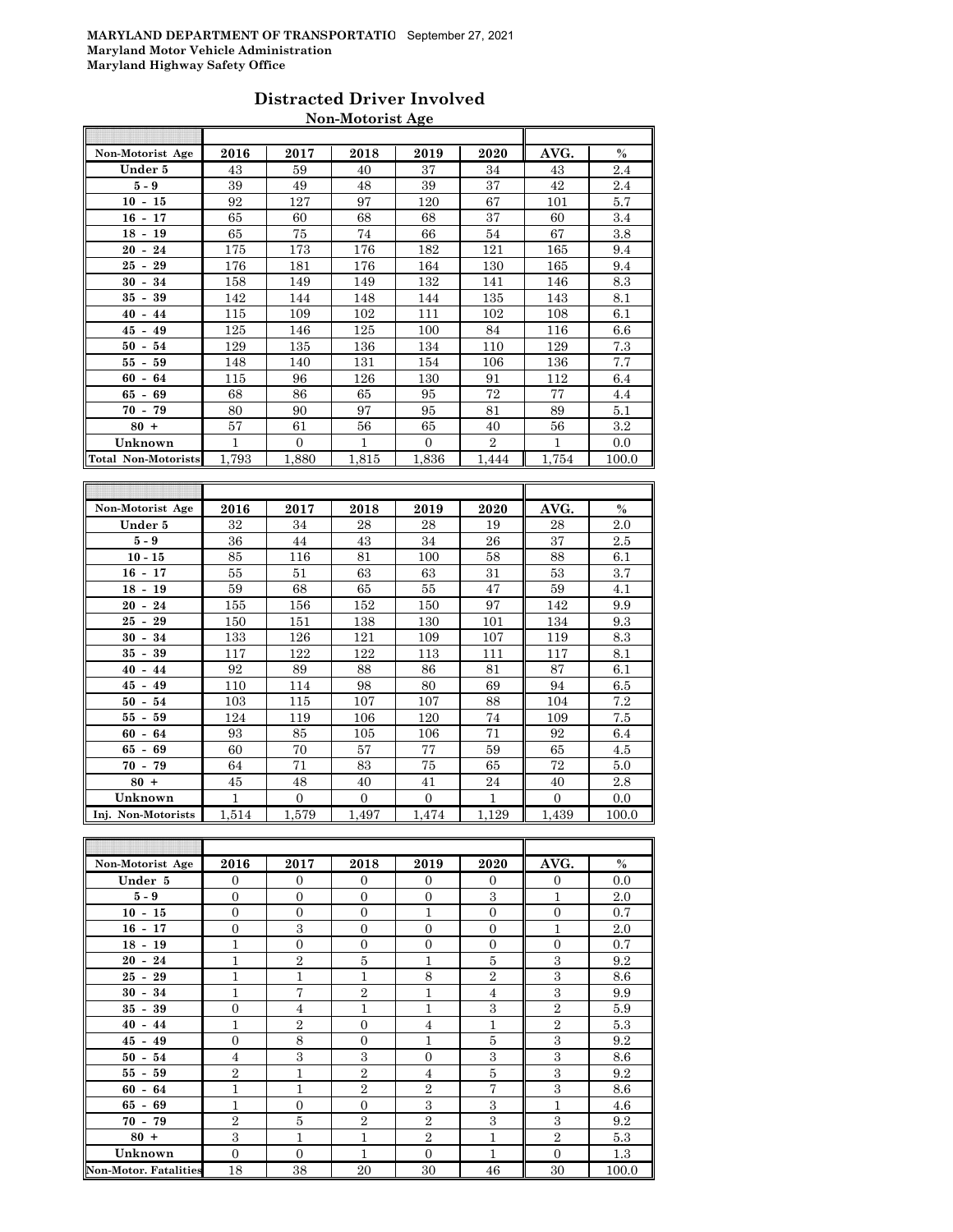| Non-Motorist Gender          | 2016           | 2017  | 2018  | 2019           | 2020           | AVG.  | $\%$  |
|------------------------------|----------------|-------|-------|----------------|----------------|-------|-------|
| Male                         | 1,008          | 1,093 | 979   | 1,036          | 888            | 1,001 | 57.1  |
| Female                       | 773            | 769   | 817   | 780            | 534            | 735   | 41.9  |
| Unknown                      | 12             | 18    | 19    | 20             | 22             | 18    | 1.0   |
| <b>Total Non-Motorists</b>   | 1,793          | 1,880 | 1,815 | 1,836          | 1,444          | 1,754 | 100.0 |
|                              |                |       |       |                |                |       |       |
|                              |                |       |       |                |                |       |       |
| Non-Motorist Gender          | 2016           | 2017  | 2018  | 2019           | 2020           | AVG.  | $\%$  |
| Male                         | 822            | 917   | 785   | 807            | 695            | 805   | 56.0  |
| Female                       | 687            | 656   | 704   | 665            | 432            | 629   | 43.7  |
| Unknown                      | $\overline{5}$ | 6     | 8     | $\overline{2}$ | $\overline{2}$ | 5     | 0.3   |
| <b>Non-Motorist Injuries</b> | 1,514          | 1,579 | 1,497 | 1,474          | 1,129          | 1,439 | 100.0 |
|                              |                |       |       |                |                |       |       |
|                              |                |       |       |                |                |       |       |
| Non-Motorist Gender          | 2016           | 2017  | 2018  | 2019           | 2020           | AVG.  | $\%$  |
| Male                         | 16             | 27    | 16    | 23             | 36             | 24    | 77.6  |
| Female                       | $\overline{2}$ | 11    | 4     | 7              | 10             | 7     | 22.4  |

**Unknown** 0 0 0 0 0 0 0.0 **Non-Motorist Fatalities** 18 38 20 30 46 30 100.0

# **Distracted Driver Involved Non-Motorist Gender**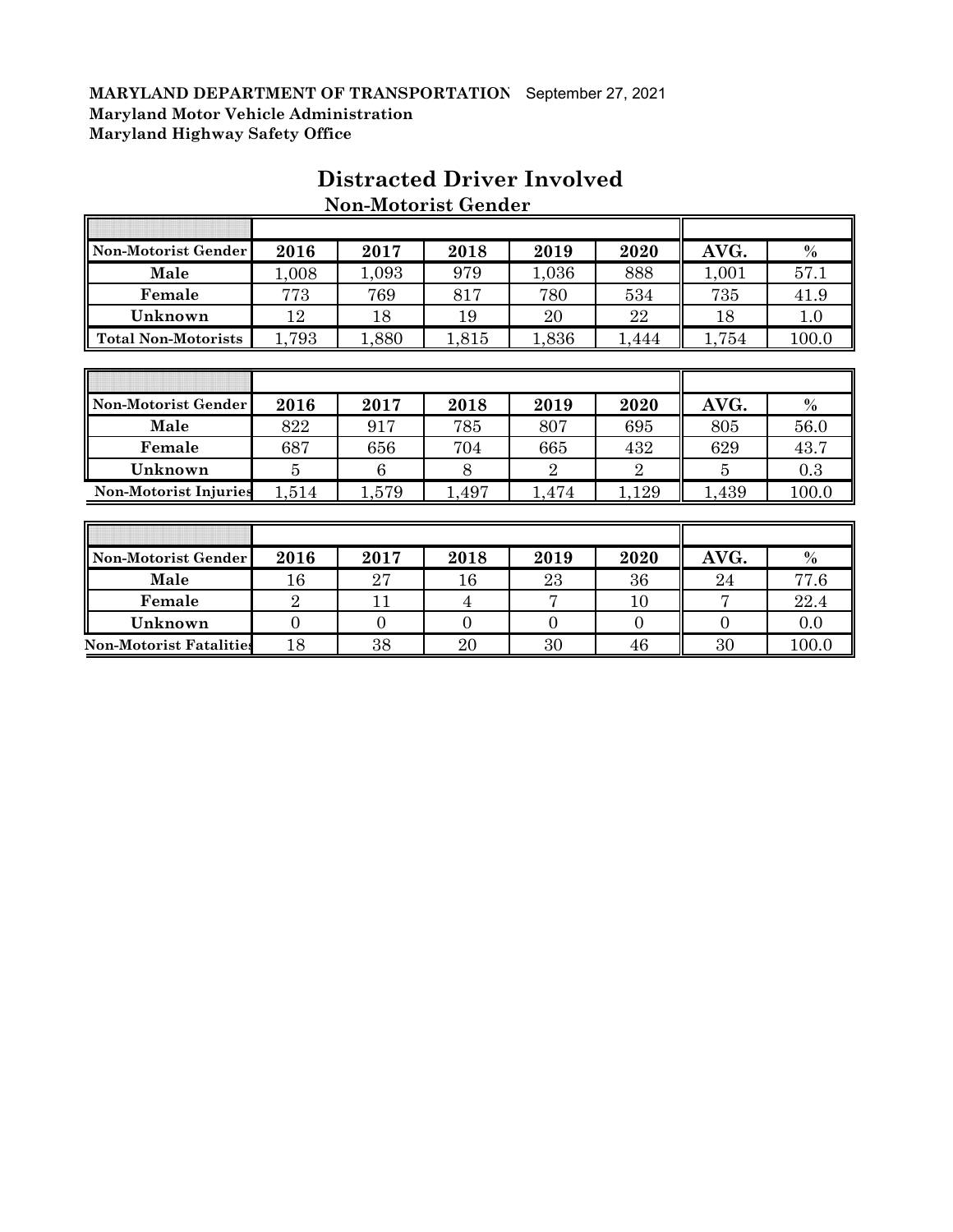$\overline{\mathbf{r}}$ 

 $\overline{E}$ 

| Distracted Driver Involved   |  |
|------------------------------|--|
| <b>Non-Motorist Location</b> |  |

| <b>Non-Motorist Location</b>     | 2016             | 2017            | 2018             | 2019             | 2020              | AVG.           | $\%$  |
|----------------------------------|------------------|-----------------|------------------|------------------|-------------------|----------------|-------|
| Not App.                         | 81               | 77              | 103              | 103              | 80                | 89             | 5.1   |
| Shoulder                         | 119              | 122             | 124              | 106              | 98                | 114            | 6.5   |
| Curb                             | 37               | 35              | 35               | 36               | 24                | 33             | 1.9   |
| Sidewalk                         | 117              | 124             | 104              | 125              | 98                | 114            | 6.5   |
|                                  |                  |                 |                  |                  |                   |                |       |
| <b>Outside Right of Way</b>      | 31               | 30              | 23               | 19               | 14                | 23             | 1.3   |
| On Rd. at Crosswalk              | 389              | 393             | 397              | 413              | 295               | 377            | 21.5  |
| On Rd. Not at Cross.             | 340              | 324             | 323              | 321              | 297               | 321            | 18.3  |
| In School Bus Zone               | $\overline{2}$   | 6               | 5                | $\overline{2}$   | $\mathbf{0}$      | 3              | 0.2   |
| In Bikeway                       | 15               | 19              | 20               | 25               | 13                | 18             | 1.0   |
| <b>At Inter Marked Crosswal</b>  | 131              | 146             | 132              | 140              | 102               | 130            | 7.4   |
| <b>At Inter No Crosswalk</b>     | 100              | 93              | 91               | 118              | 66                | 94             | 5.3   |
| <b>Driveway Access</b>           | 12               | 6               | 6                | 10               | 9                 | 9              | 0.5   |
| Median                           |                  | 12              | 10               | 11               | 11                |                | 0.6   |
|                                  | 6                |                 |                  |                  |                   | 10             |       |
| Island                           | $\overline{0}$   | $\overline{2}$  | $\mathbf{1}$     | $\mathbf 1$      | $\overline{0}$    | $\mathbf{1}$   | 0.0   |
| <b>Shared Use Path or Trails</b> | 5                | 9               | $\overline{7}$   | 3                | $\overline{4}$    | 6              | 0.3   |
| <b>Inside Building</b>           | 36               | 54              | 48               | 52               | 38                | 46             | 2.6   |
| <b>Midblock Marked Crosswa</b>   | 8                | 6               | 5                | 3                | 8                 | $\,6$          | 0.3   |
| Other/Unk.                       | 364              | 422             | 381              | 348              | 287               | 360            | 20.6  |
| <b>Total Non-Motorists</b>       | 1.793            | 1.880           | 1,815            | 1,836            | 1.444             | 1.754          | 100.0 |
|                                  |                  |                 |                  |                  |                   |                |       |
|                                  |                  |                 |                  |                  |                   |                |       |
|                                  |                  |                 |                  |                  |                   |                |       |
| <b>Non-Motorist Location</b>     | 2016             | 2017            | 2018             | 2019             | 2020              | AVG.           | $\%$  |
| Not App.                         | 32               | 39              | 40               | 38               | 28                | 35             | 2.5   |
| Shoulder                         | 104              | 93              | 91               | 83               | 86                | 91             | 6.4   |
| Curb                             | 28               | 29              | 30               | 32               | 20                | 28             | 1.9   |
| Sidewalk                         | 105              | 103             | 85               | 96               | 77                | 93             | 6.5   |
| <b>Outside Right of Way</b>      | 27               | 26              | 20               | 17               | 13                | 21             | 1.4   |
| On Rd. at Crosswalk              | 341              | 359             | 361              | 364              | 253               | 336            | 23.3  |
| On Rd. Not at Cross.             | 302              | 290             | 289              | 274              | 249               | 281            | 19.5  |
| In School Bus Zone               | $\overline{2}$   | 6               | 5                | $\overline{2}$   | $\overline{0}$    | $\,3$          | 0.2   |
|                                  |                  |                 |                  |                  |                   |                |       |
| In Bikeway                       | 12               | 16              | 15               | 19               | 10                | 14             | 1.0   |
| Inter Marked Crosswalk           | 123              | 136             | 119              | 121              | 88                | 117            | 8.2   |
| <b>At Inters No Crosswalk</b>    | 93               | 83              | 75               | 100              | 53                | 81             | 5.6   |
| <b>Driveway Access</b>           | 10               | $\,6$           | 6                | 8                | 9                 | 8              | 0.5   |
| Median                           | $\overline{5}$   | 9               | $\overline{4}$   | 8                | 7                 | $\overline{7}$ | 0.5   |
| Island                           | $\overline{0}$   | $\overline{2}$  | 1                | 0                | 0                 | $\mathbf{1}$   | 0.0   |
| <b>Shared Use Path or Trails</b> | $\overline{4}$   | 8               | $\overline{7}$   | $\boldsymbol{3}$ | $\overline{2}$    | $\overline{5}$ | 0.3   |
| <b>Inside Building</b>           | $\boldsymbol{9}$ | $\overline{27}$ | 19               | 11               | $\overline{4}$    | 14             | 1.0   |
| Midblock Marked Crosswa          | 8                | 6               | 5                | $\,3$            | $\,8\,$           | 6              | 0.4   |
| Other/Unk.                       | 309              | 341             | 325              | 295              | 222               | 298            | 20.7  |
|                                  |                  |                 |                  |                  |                   |                |       |
| <b>Injured Non-Motorists</b>     | 1,514            | 1.579           | 1,497            | 1.474            | 1.129             | 1,439          | 100.0 |
|                                  |                  |                 |                  |                  |                   |                |       |
|                                  |                  |                 |                  |                  |                   |                |       |
| <b>Non-Motorist Location</b>     | 2016             | 2017            | 2018             | 2019             | 2020              | AVG.           | $\%$  |
| Not App.                         | $\mathbf{0}$     | $\overline{0}$  | $\overline{0}$   | $\overline{0}$   | $\mathbf{0}$      | $\overline{0}$ | 0.0   |
| Shoulder                         | $\,3$            | 11              | $\bf 5$          | $\overline{4}$   | $\scriptstyle{7}$ | $\,6$          | 19.7  |
| Curb                             | 1                | 0               | 0                | 0                | 0                 | 0              | 0.7   |
| Sidewalk                         | $\mathbf{0}$     | 1               | $\mathbf{1}$     | 1                | $\overline{2}$    | $\mathbf{1}$   | 3.3   |
| <b>Outside Right of Way</b>      | $\mathbf{1}$     | $\mathbf{0}$    | $\mathbf{1}$     | $\overline{0}$   | 1                 | $\mathbf{1}$   | 2.0   |
| On Rd. at Crosswalk              | $\mathbf{1}$     | $\bf 5$         | $\,3$            | $\overline{4}$   | $\scriptstyle{7}$ | $\overline{4}$ |       |
|                                  |                  |                 |                  |                  |                   |                | 13.2  |
| On Rd. Not at Cross.             | 9                | 14              | $\,8\,$          | 13               | 19                | 13             | 41.4  |
| In School Bus Zone               | $\overline{0}$   | $\overline{0}$  | $\mathbf{0}$     | $\overline{0}$   | $\overline{0}$    | 0              | 0.0   |
| In Bikeway                       | $\overline{0}$   | $\overline{0}$  | $\mathbf{0}$     | $\overline{0}$   | $\overline{2}$    | $\mathbf{0}$   | 1.3   |
| Inters Marked Crosswall          | $\overline{0}$   | 1               | $\overline{0}$   | $\overline{4}$   | 0                 | $\mathbf{1}$   | 3.3   |
| <b>At Inters No Crosswalk</b>    | $\overline{2}$   | 1               | $\overline{0}$   | 1                | $\overline{0}$    | $\mathbf{1}$   | 2.6   |
| <b>Driveway Access</b>           | $\overline{0}$   | $\overline{0}$  | $\mathbf{0}$     | $\mathbf{0}$     | $\mathbf{0}$      | $\overline{0}$ | 0.0   |
| Median                           | $\boldsymbol{0}$ | $\overline{0}$  | $\mathbf{1}$     | $\overline{0}$   | $\overline{2}$    | $\mathbf{1}$   | 2.0   |
| Island                           | $\boldsymbol{0}$ | 0               | 0                | 0                | 0                 | 0              | 0.0   |
| <b>Shared Use Path or Trails</b> | $\overline{0}$   | $\overline{0}$  | $\overline{0}$   | $\overline{0}$   | $\mathbf{1}$      | 0              | 0.7   |
|                                  |                  |                 |                  |                  |                   |                |       |
| <b>Inside Building</b>           | $\mathbf{0}$     | $\mathbf{1}$    | $\overline{0}$   | $\overline{0}$   | $\overline{0}$    | $\overline{0}$ | 0.7   |
| Midblock Marked Crosswa          |                  |                 |                  | 0                | $\boldsymbol{0}$  | 0              | 0.0   |
|                                  | $\overline{0}$   | 0               | $\boldsymbol{0}$ |                  |                   |                |       |
| Other/Unk.                       | $\mathbf{1}$     | 4<br>38         | 1                | 3<br>30          | $\bf 5$           | $\,3$<br>30    | 9.2   |